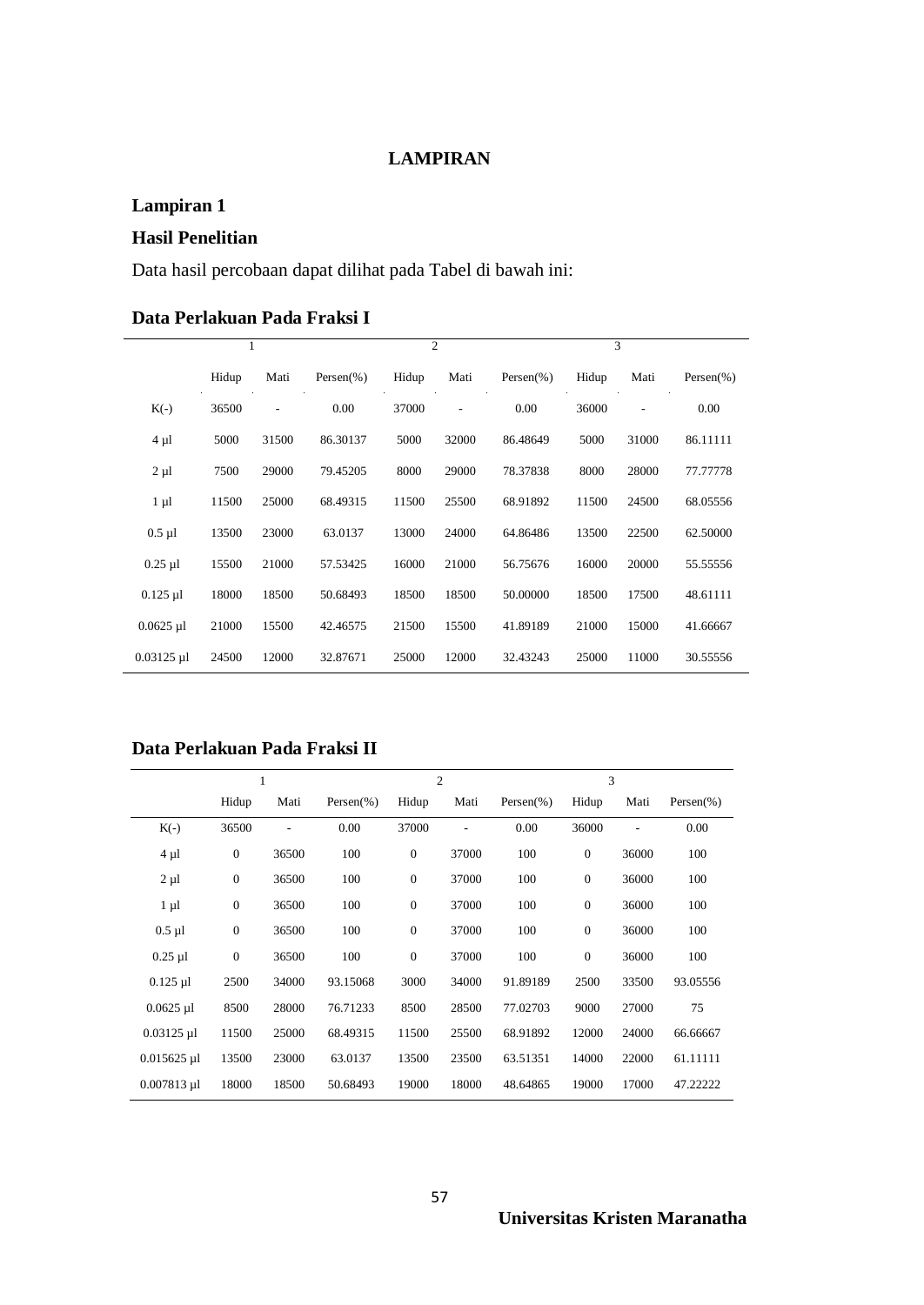|               | $\mathbf{1}$     |       |                |                  | $\overline{c}$ |                |                  | $\overline{3}$ |                |
|---------------|------------------|-------|----------------|------------------|----------------|----------------|------------------|----------------|----------------|
|               | Hidup            | Mati  | Persen $(\% )$ | Hidup            | Mati           | Persen $(\% )$ | Hidup            | Mati           | Persen $(\% )$ |
| $K(-)$        | 36500            |       |                | 37000            |                |                | 36000            |                |                |
| $4 \mu l$     | $\boldsymbol{0}$ | 36500 | 100            | $\mathbf{0}$     | 37000          | 100            | $\mathbf{0}$     | 36000          | 100            |
| $2 \mu l$     | $\boldsymbol{0}$ | 36500 | 100            | $\boldsymbol{0}$ | 37000          | 100            | $\boldsymbol{0}$ | 36000          | 100            |
| $1 \mu l$     | $\boldsymbol{0}$ | 36500 | 100            | $\boldsymbol{0}$ | 37000          | 100            | $\boldsymbol{0}$ | 36000          | 100            |
| $0.5$ $\mu$ l | $\boldsymbol{0}$ | 36500 | 100            | $\mathbf{0}$     | 37000          | 100            | $\mathbf{0}$     | 36000          | 100            |
| $0.25$ µl     | $\boldsymbol{0}$ | 36500 | 100            | $\boldsymbol{0}$ | 37000          | 100            | $\mathbf{0}$     | 36000          | 100            |
| $0.125$ µl    | $\boldsymbol{0}$ | 36500 | 100            | $\boldsymbol{0}$ | 37000          | 100            | $\boldsymbol{0}$ | 36000          | 100            |
| $0.0625$ µl   | 4000             | 32500 | 89.0411        | 5000             | 32000          | 86.48649       | 5500             | 30500          | 84.72222       |
| $0.03125$ µl  | 9000             | 27500 | 75.34247       | 9000             | 28000          | 75.67568       | 8500             | 27500          | 76.38889       |
| $0.015625$ µl | 11000            | 25500 | 69.86301       | 11500            | 25500          | 68.91892       | 11500            | 24500          | 68.05556       |
| $0.007813$ µl | 15000            | 21500 | 58.90411       | 15000            | 22000          | 59.45946       | 15500            | 20500          | 56.94444       |
| $0.003907$ µl | 18500            | 18000 | 49.31507       | 19000            | 18000          | 48.64865       | 18500            | 17500          | 48.61111       |

#### **Data Perlakuan Pada Fraksi IV**

### **Data Perlakuan Pada Fraksi VI**

|             | 1     |       |                | 2     |       |                | 3     |       |          |
|-------------|-------|-------|----------------|-------|-------|----------------|-------|-------|----------|
|             | Hidup | Mati  | Persen $(\% )$ | Hidup | Mati  | Persen $(\% )$ | Hidup | Mati  | Persen   |
| $K(-)$      | 36500 |       |                | 37000 |       |                | 36000 |       |          |
| $4 \mu l$   | 14000 | 22500 | 61.64384       | 14000 | 23000 | 62.16216       | 13500 | 22500 | 62.5     |
| $2 \mu l$   | 15500 | 21000 | 57.53425       | 15500 | 21500 | 58.10811       | 15500 | 20500 | 56.94444 |
| $1 \mu l$   | 18000 | 18500 | 50.68493       | 18000 | 19000 | 51.35135       | 17500 | 18500 | 51.38889 |
| $0.5$ µl    | 19500 | 17000 | 46.57534       | 19500 | 17500 | 47.2973        | 20000 | 16000 | 44.44444 |
| $0.25$ µl   | 22000 | 14500 | 39.72603       | 22500 | 14500 | 39.18919       | 22500 | 13500 | 37.50000 |
| $0.125$ µl  | 24500 | 12000 | 32.87671       | 24500 | 12500 | 33.78378       | 24500 | 11500 | 31.94444 |
| $0.0625$ µl | 27000 | 9500  | 26.0274        | 27500 | 9500  | 25.67568       | 27500 | 8500  | 23.61111 |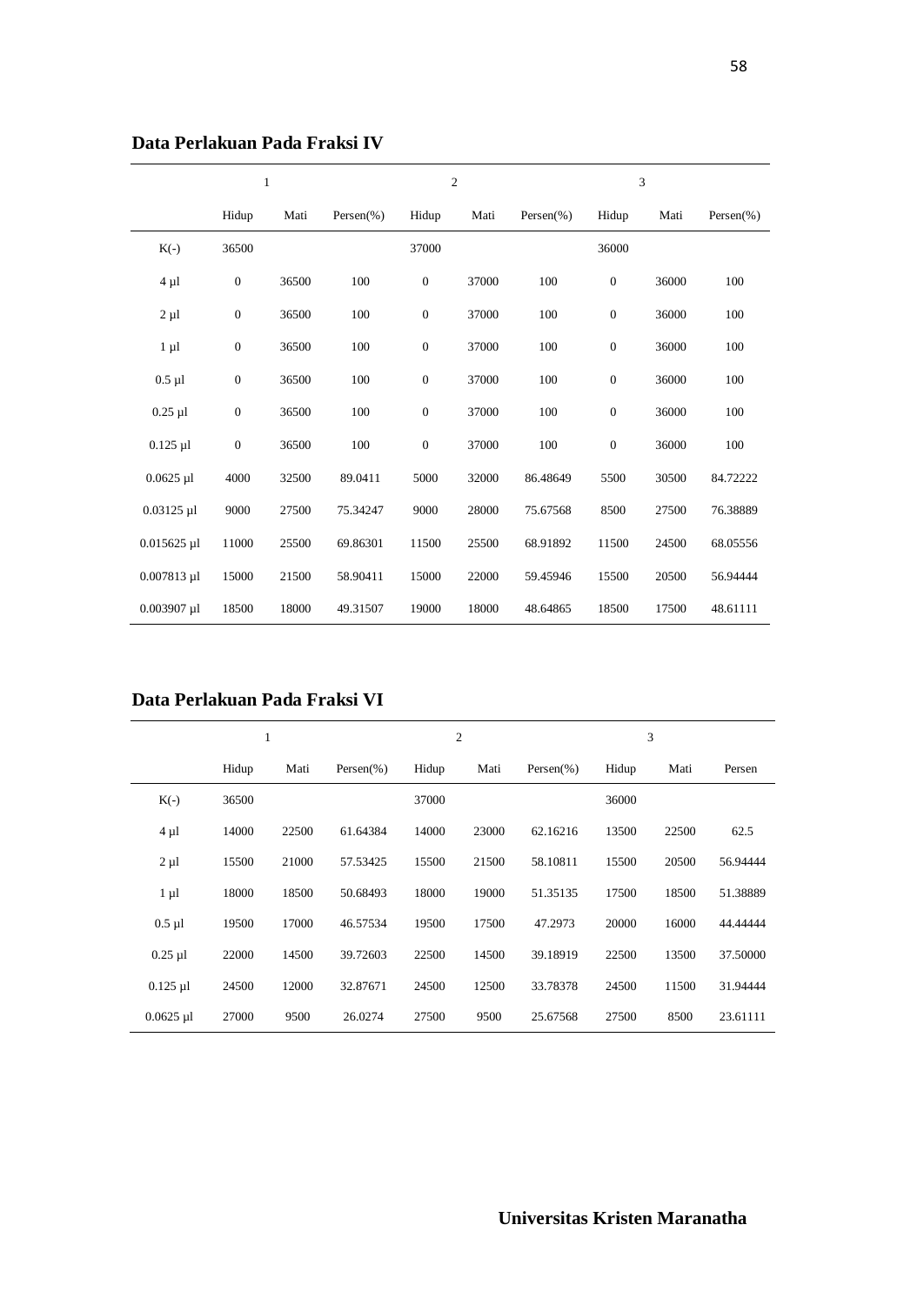|               | $\mathbf{1}$     |       |                | $\overline{2}$   |       |                | 3              |       |                |
|---------------|------------------|-------|----------------|------------------|-------|----------------|----------------|-------|----------------|
|               | Hidup            | Mati  | Persen $(\% )$ | Hidup            | Mati  | Persen $(\% )$ | Hidup          | Mati  | Persen $(\% )$ |
| $K(-)$        | 37500            |       |                | 36500            |       |                | 37000          |       |                |
| $4 \mu l$     | $\mathbf{0}$     | 37500 | 100            | $\boldsymbol{0}$ | 36500 | 100            | $\mathbf{0}$   | 37000 | 100            |
| $2 \mu l$     | $\mathbf{0}$     | 37500 | 100            | $\boldsymbol{0}$ | 36500 | 100            | $\overline{0}$ | 37000 | 100            |
| $1 \mu l$     | $\mathbf{0}$     | 37500 | 100            | $\mathbf{0}$     | 36500 | 100            | $\theta$       | 37000 | 100            |
| $0.5 \mu l$   | $\boldsymbol{0}$ | 37500 | 100            | $\boldsymbol{0}$ | 36500 | 100            | $\mathbf{0}$   | 37000 | 100            |
| $0.25$ µl     | 3500             | 34000 | 90.66667       | 3000             | 33500 | 91.78082       | 3000           | 34000 | 91.89189       |
| $0.125$ µl    | 4500             | 33000 | 88             | 4500             | 32000 | 87.67123       | 4500           | 32500 | 87.83784       |
| $0.0625$ µl   | 6500             | 31000 | 82.66667       | 6500             | 30000 | 82.19178       | 6500           | 30500 | 82.43243       |
| $0.03125$ µl  | 8500             | 29000 | 77.33333       | 8500             | 28000 | 76.71233       | 9500           | 27500 | 74.32432       |
| $0.015625$ µl | 12500            | 25000 | 66.66667       | 12500            | 24000 | 65.75342       | 12500          | 24500 | 66.21622       |
| $0.007813$ µl | 15500            | 22000 | 58.66667       | 15500            | 21000 | 57.53425       | 16000          | 21000 | 56.75676       |
| $0.003907$ µl | 19000            | 18500 | 49.33333       | 18500            | 18000 | 49.31507       | 19000          | 18000 | 48.64865       |

## **Data Perlakuan Pada Doxorubycin Sebagai Kontrol (+)**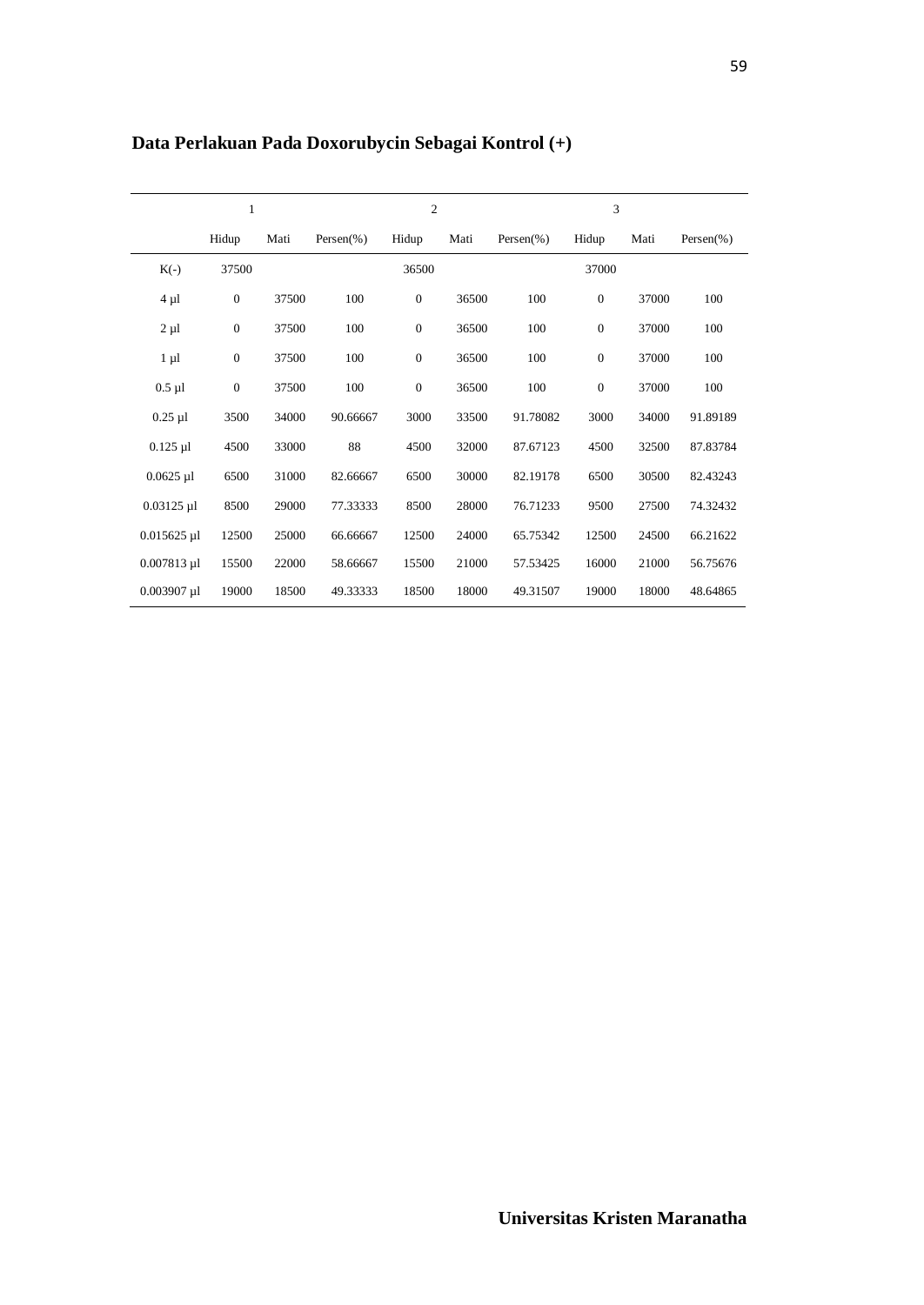## **Penghitungan Statistik SPSS 13 untuk Uji Sitotoksisitas Fraksi I Ekstrak Buah Merah**

**Descriptives**

#### **Oneway**

|                  | Persentase Sel T47D yang Mati |    |          |             |            |             |                                     |          |          |            |
|------------------|-------------------------------|----|----------|-------------|------------|-------------|-------------------------------------|----------|----------|------------|
|                  |                               |    |          |             |            |             | 95% Confidence Interval for<br>Mean |          |          | Between-   |
|                  |                               |    |          | Std.        |            |             |                                     |          |          | Component  |
|                  |                               | Ν  | Mean     | Deviation   | Std. Error | Lower Bound | Upper Bound                         | Minimum  | Maximum  | Variance   |
| Kontrol (-)      |                               | 3  | .0000000 | .00000000   | .0000000   | .0000000    | .0000000                            | .00000   | .00000   |            |
| 4ι               |                               | 3  | 86.29966 | .18769356   | .1083649   | 85.8333992  | 86.7659125                          | 86.11111 | 86.48649 |            |
| 2 <sub>L</sub>   |                               | 3  | 78.53607 | .84820454   | .4897111   | 76.4290134  | 80.6431272                          | 77.77778 | 79.45205 |            |
| 1ι               |                               | 3  | 68.48921 | .43169518   | .2492393   | 67.4168181  | 69.5615987                          | 68.05556 | 68.91892 |            |
| 0.5 <sub>u</sub> |                               | 3  | 63.45952 | 1.24387087  | .7181492   | 60.3695746  | 66.5494677                          | 62.50000 | 64.86486 |            |
| $0.25$ ug        |                               | 3  | 56.61552 | .99687787   | .5755477   | 54.1391377  | 59.0919015                          | 55.55556 | 57.53425 |            |
| 0.125u           |                               | 3  | 49.76535 | 1.05663574  | .6100489   | 47.1405188  | 52.3901762                          | 48.61111 | 50.68493 |            |
| 0.0625           |                               | 3  | 42.00810 | .41202409   | .2378822   | 40.9845794  | 43.0316286                          | 41.66667 | 42.46575 |            |
| $0.03125$ uq     |                               | 3  | 31.95490 | 1.23205926  | .7113297   | 28.8942952  | 35.0155050                          | 30.55556 | 32.87671 |            |
| Total            |                               | 27 | 53.01426 | 25.21610539 | 4.852842   | 43.0390995  | 62.9894176                          | .00000   | 86.48649 |            |
| Model            | Fixed Effects                 |    |          | .83574543   | .1608393   | 52.6763478  | 53.3521693                          |          |          |            |
|                  | Random Effects                |    |          |             | 8.745258   | 32.8476582  | 73.1808589                          |          |          | 688.082959 |

#### **Test of Homogeneity of Variances**

| Persentase Sel T47D yang Mati |  |     |    |  |  |  |  |  |  |
|-------------------------------|--|-----|----|--|--|--|--|--|--|
| Levene                        |  |     |    |  |  |  |  |  |  |
| <b>Statistic</b>              |  | ィドク |    |  |  |  |  |  |  |
| 2.791                         |  | x   | 18 |  |  |  |  |  |  |

| Persentase Sel T47D yang Mati |          |    |          |          |      |  |  |  |  |  |  |
|-------------------------------|----------|----|----------|----------|------|--|--|--|--|--|--|
|                               | Sum of   |    | Mean     |          |      |  |  |  |  |  |  |
|                               | Squares  | df | Square   |          | Sig. |  |  |  |  |  |  |
| <b>Between Groups</b>         | 16519.58 | 8  | 2064.947 | 2956.385 | .000 |  |  |  |  |  |  |
| <b>Within Groups</b>          | 12.572   | 18 | .698     |          |      |  |  |  |  |  |  |
| Total                         | 16532.15 | 26 |          |          |      |  |  |  |  |  |  |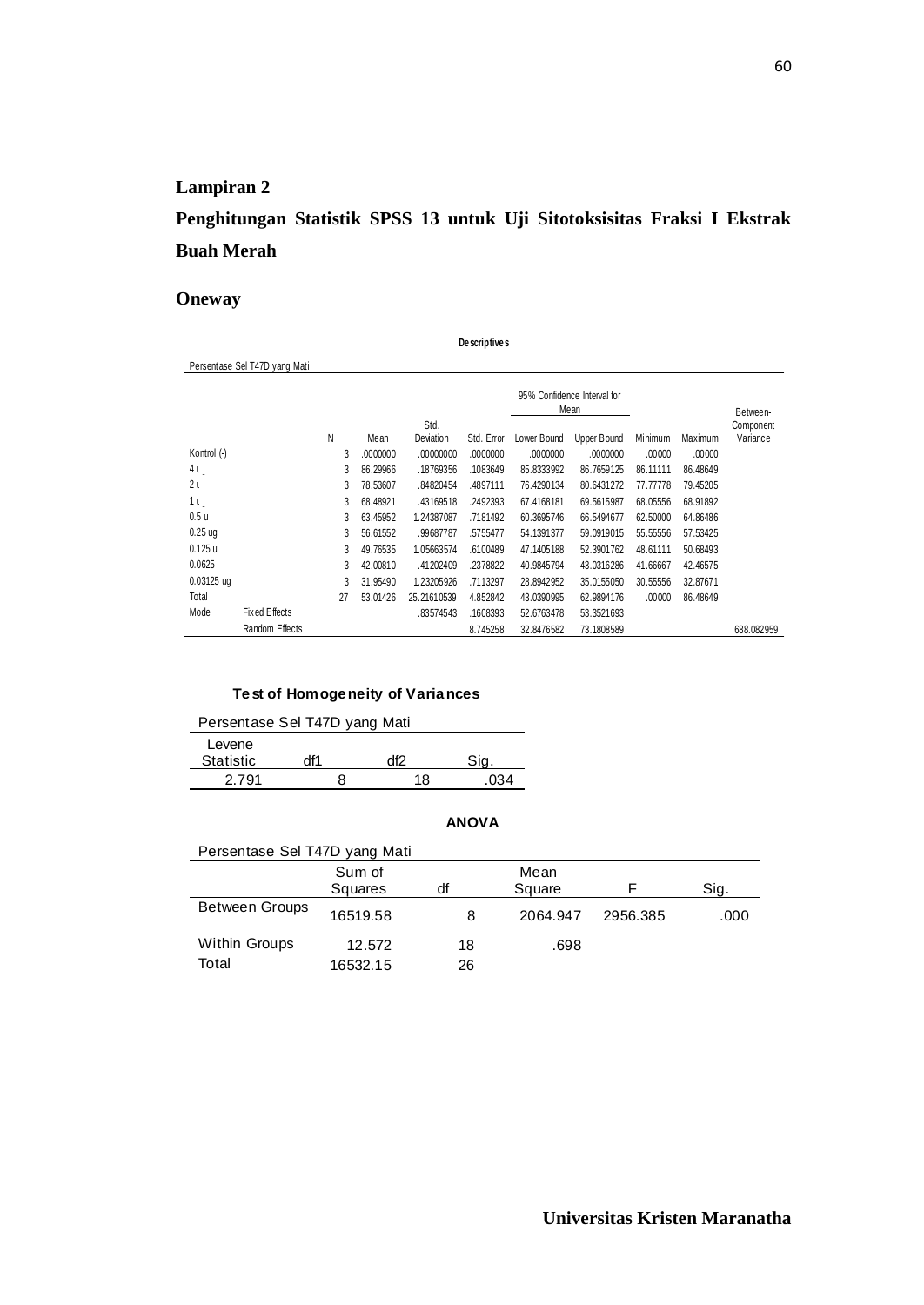## **Homogeneous Subsets**

| Tukey B <sup>a</sup> |   |          |                          |          |          |          |          |          |          |          |  |  |
|----------------------|---|----------|--------------------------|----------|----------|----------|----------|----------|----------|----------|--|--|
| Dosis Fraksil        |   |          | Subset for alpha = $.05$ |          |          |          |          |          |          |          |  |  |
| Buah Merah           | N |          | 2                        | 3        |          | 5        | 6        |          | 8        |          |  |  |
| Kontrol (-)          | 3 | .0000000 |                          |          |          |          |          |          |          |          |  |  |
| 0.03125 uc           | 3 |          | 31.95490                 |          |          |          |          |          |          |          |  |  |
| 0.0625               | 3 |          |                          | 42.00810 |          |          |          |          |          |          |  |  |
| 0.125u               | 3 |          |                          |          | 49.76535 |          |          |          |          |          |  |  |
| 0.25L                | 3 |          |                          |          |          | 56.61552 |          |          |          |          |  |  |
| 0.5 <sub>l</sub>     | 3 |          |                          |          |          |          | 63.45952 |          |          |          |  |  |
| 1 <sub>l</sub>       | 3 |          |                          |          |          |          |          | 68.48921 |          |          |  |  |
| 2 <sub>l</sub>       | 3 |          |                          |          |          |          |          |          | 78.53607 |          |  |  |
| 4ι                   | 3 |          |                          |          |          |          |          |          |          | 86.29966 |  |  |

**Persentase Sel T47D yang Mati**

Means for groups in homogeneous subsets are displayed.

a. Uses Harmonic Mean Sample Size = 3.000.

61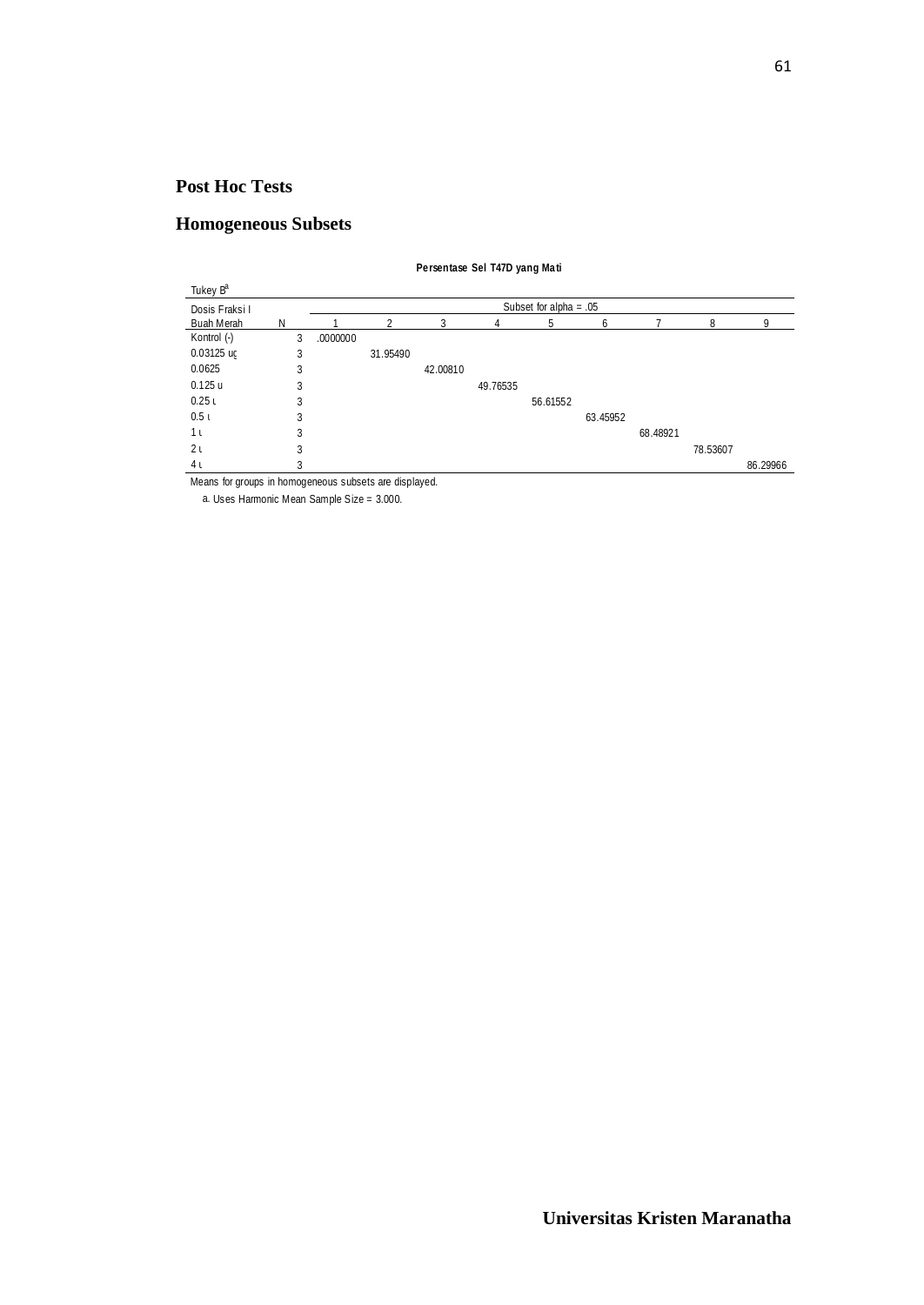## **Penghitungan Statistik SPSS 13 untuk Uji Sitotoksisitas Fraksi II Ekstrak Buah Merah**

**Descriptives**

#### **Oneway**

|                  | Persentase Sel T47D yang Mati |    |          |             |            |             |                                     |          |          |            |
|------------------|-------------------------------|----|----------|-------------|------------|-------------|-------------------------------------|----------|----------|------------|
|                  |                               |    |          |             |            |             | 95% Confidence Interval for<br>Mean |          |          | Between-   |
|                  |                               |    |          | Std.        |            |             |                                     |          |          | Component  |
|                  |                               | Ν  | Mean     | Deviation   | Std. Error | Lower Bound | Upper Bound                         | Minimum  | Maximum  | Variance   |
| Kontrol (-)      |                               | 3  | .0000000 | .00000000   | .0000000   | .0000000    | .0000000                            | .00000   | .00000   |            |
| 4 u              |                               | 3  | 100.0000 | .00000000   | .0000000   | 100.0000000 | 100.0000000                         | 100.0000 | 100.0000 |            |
| 2 u              |                               | 3  | 100.0000 | .00000000   | .0000000   | 100.0000000 | 100.0000000                         | 100.0000 | 100.0000 |            |
| 1 u              |                               | 3  | 100.0000 | .00000000   | .0000000   | 100.0000000 | 100.0000000                         | 100.0000 | 100.0000 |            |
| 0.5 <sub>u</sub> |                               | 3  | 100.0000 | .00000000   | .0000000   | 100.0000000 | 100.0000000                         | 100.0000 | 100.0000 |            |
| $0.25$ ug        |                               | 3  | 100.0000 | .00000000   | .0000000   | 100.0000000 | 100.0000000                         | 100.0000 | 100.0000 |            |
| $0.125$ uq       |                               | 3  | 92.69938 | .70091876   | .4046756   | 90.9581987  | 94.4405562                          | 91.89189 | 93.15068 |            |
| 0.0625           |                               | 3  | 76.24645 | 1.09086689  | .6298123   | 73.5365884  | 78.9563155                          | 75.00000 | 77.02703 |            |
| 0.03125 uc       |                               | 3  | 68.02625 | 1.19652014  | .6908112   | 65.0539246  | 70.9985662                          | 66.66667 | 68.91892 |            |
| $0.015625$ uq    |                               | 3  | 62.54611 | 1.26762189  | .7318618   | 59.3971604  | 65.6950551                          | 61.11111 | 63.51351 |            |
| 0.007813 ug      |                               | 3  | 48.85193 | 1.74028235  | 1.004752   | 44.5288331  | 53.1750351                          | 47.22222 | 50.68493 |            |
| Total            |                               | 33 | 77.12456 | 30.47712786 | 5.305387   | 66.3178364  | 87.9312757                          | .00000   | 100.0000 |            |
| Model            | Fixed Effects                 |    |          | .83928465   | .1461007   | 76.8215617  | 77.4275504                          |          |          |            |
|                  | Random Effects                |    |          |             | 9.488090   | 55.9837732  | 98.2653389                          |          |          | 990.027652 |

#### **Test of Homogeneity of Variances**

| Persentase Sel T47D yang Mati |     |     |      |  |  |  |  |  |  |
|-------------------------------|-----|-----|------|--|--|--|--|--|--|
| Levene                        |     |     |      |  |  |  |  |  |  |
| Statistic                     | df1 | df2 |      |  |  |  |  |  |  |
| 5.542                         | 10  | つつ  | .000 |  |  |  |  |  |  |

| Persentase Sel T47D yang Mati |          |    |          |          |      |  |  |  |  |  |
|-------------------------------|----------|----|----------|----------|------|--|--|--|--|--|
|                               | Sum of   |    | Mean     |          |      |  |  |  |  |  |
|                               | Squares  | df | Square   |          | Sig. |  |  |  |  |  |
| <b>Between Groups</b>         | 29707.87 | 10 | 2970.787 | 4217.480 | .000 |  |  |  |  |  |
| <b>Within Groups</b>          | 15.497   | 22 | .704     |          |      |  |  |  |  |  |
| Total                         | 29723.37 | 32 |          |          |      |  |  |  |  |  |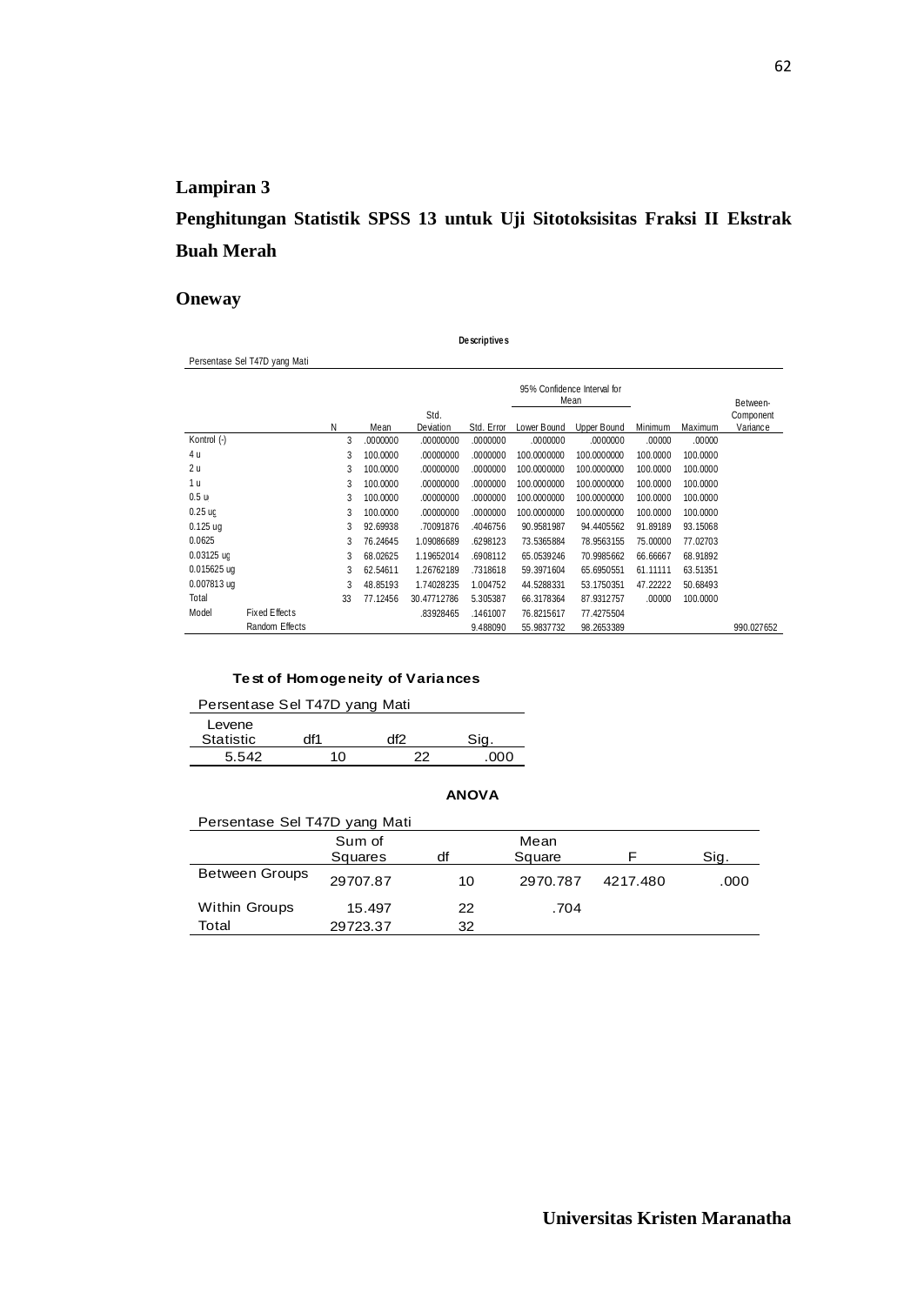## **Homogeneous Subsets**

| Tukey B <sup>a</sup> |   |                          |          |          |          |          |          |          |  |  |
|----------------------|---|--------------------------|----------|----------|----------|----------|----------|----------|--|--|
| Dosis Fraksi         |   | Subset for alpha = $.05$ |          |          |          |          |          |          |  |  |
| Il Buah Merah        | N |                          | 2        | 3        | 4        | 5        | 6        |          |  |  |
| Kontrol (-)          | 3 | .0000000                 |          |          |          |          |          |          |  |  |
| 0.007813             | 3 |                          | 48.85193 |          |          |          |          |          |  |  |
| 0.015625             | 3 |                          |          | 62.54611 |          |          |          |          |  |  |
| 0.03125              | 3 |                          |          |          | 68.02625 |          |          |          |  |  |
| 0.0625               | 3 |                          |          |          |          | 76.24645 |          |          |  |  |
| 0.125                | 3 |                          |          |          |          |          | 92.69938 |          |  |  |
| 4                    | 3 |                          |          |          |          |          |          | 100.0000 |  |  |
| 2                    | 3 |                          |          |          |          |          |          | 100,0000 |  |  |
|                      | 3 |                          |          |          |          |          |          | 100.0000 |  |  |
| 0.5 <sub>1</sub>     | 3 |                          |          |          |          |          |          | 100.0000 |  |  |
| 0.25                 |   |                          |          |          |          |          |          | 100.0000 |  |  |

**Persentase Sel T47D yang Mati**

Means for groups in homogeneous subsets are displayed.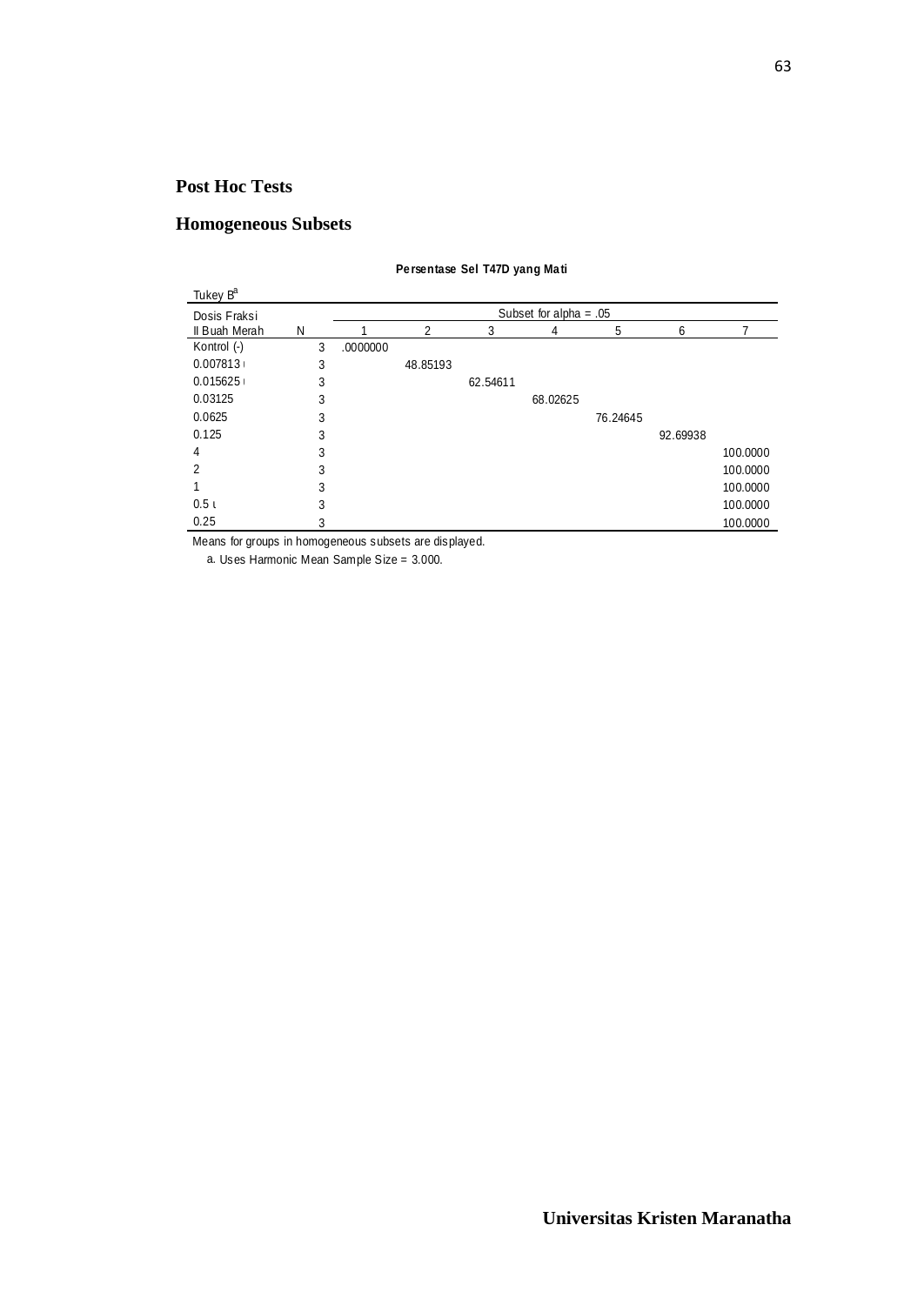**Penghitungan Statistik SPSS 13 untuk Uji Sitotoksisitas Fraksi IV Ekstrak Buah Merah** 

**Descriptives**

#### **Oneway**

|             | Persentase Sel T47D yang Mati |    |          |             |            |             |                                     |          |          |            |
|-------------|-------------------------------|----|----------|-------------|------------|-------------|-------------------------------------|----------|----------|------------|
|             |                               |    |          |             |            |             | 95% Confidence Interval for<br>Mean |          |          | Between-   |
|             |                               |    |          | Std.        |            |             |                                     |          |          | Component  |
|             |                               | Ν  | Mean     | Deviation   | Std. Error | Lower Bound | Upper Bound                         | Minimum  | Maximum  | Variance   |
| Kontrol (-) |                               | 3  | .0000000 | .00000000   | .0000000   | .0000000    | .0000000                            | .00000   | .00000   |            |
| 4           |                               | 3  | 100.0000 | .00000000   | .0000000   | 100.0000000 | 100.0000000                         | 100.0000 | 100.0000 |            |
| 2           |                               | 3  | 100.0000 | .00000000   | .0000000   | 100.0000000 | 100.0000000                         | 100.0000 | 100.0000 |            |
| $1_{\pm z}$ |                               | 3  | 100.0000 | .00000000   | .0000000   | 100.0000000 | 100.0000000                         | 100.0000 | 100.0000 |            |
| 0.5         |                               | 3  | 100.0000 | .00000000   | .0000000   | 100.0000000 | 100.0000000                         | 100.0000 | 100.0000 |            |
| 0.25u       |                               | 3  | 100.0000 | .00000000   | .0000000   | 100.0000000 | 100.0000000                         | 100.0000 | 100.0000 |            |
| $0.125$ L   |                               | 3  | 100.0000 | .00000000   | .0000000   | 100.0000000 | 100.0000000                         | 100.0000 | 100.0000 |            |
| 0.0625      |                               | 3  | 86.74993 | 2.17145602  | 1.253691   | 81.3557391  | 92.1441306                          | 84.72222 | 89.04110 |            |
| 0.03125 L   |                               | 3  | 75.80234 | .53458759   | .3086443   | 74.4743543  | 77.1303326                          | 75.34247 | 76.38889 |            |
| 0.015625 ug |                               | 3  | 68.94583 | .90402951   | .5219417   | 66.7000956  | 71.1915632                          | 68.05556 | 69.86301 |            |
| 0.007813 ug |                               | 3  | 58.43600 | 1.32123689  | .7628165   | 55.1538701  | 61.7181389                          | 56.94444 | 59.45946 |            |
| 0.003907 ug |                               | 3  | 48.85828 | .39603882   | .2286531   | 47.8744611  | 49.8420910                          | 48.61111 | 49.31507 |            |
| Total       |                               | 36 | 78.23270 | 29.83936488 | 4.973227   | 68.1365105  | 88.3288876                          | .00000   | 100.0000 |            |
| Model       | Fixed Effects                 |    |          | .80212157   | .1336869   | 77.9567828  | 78.5086153                          |          |          |            |
|             | Random Effects                |    |          |             | 8.868872   | 58.7124436  | 97.7529544                          |          |          | 943.668194 |

#### **Test of Homogeneity of Variances**

| Persentase Sel T47D yang Mati |     |  |  |  |  |  |  |  |  |
|-------------------------------|-----|--|--|--|--|--|--|--|--|
|                               |     |  |  |  |  |  |  |  |  |
|                               | ብተን |  |  |  |  |  |  |  |  |
| 11                            | 74  |  |  |  |  |  |  |  |  |
|                               |     |  |  |  |  |  |  |  |  |

| Persentase Sel T47D yang Mati |                   |    |                |          |      |  |  |  |  |  |  |
|-------------------------------|-------------------|----|----------------|----------|------|--|--|--|--|--|--|
|                               | Sum of<br>Squares | df | Mean<br>Square |          | Sig. |  |  |  |  |  |  |
| <b>Between Groups</b>         | 31148.13          | 11 | 2831.648       | 4401.076 | .000 |  |  |  |  |  |  |
| <b>Within Groups</b>          | 15.442            | 24 | .643           |          |      |  |  |  |  |  |  |
| Total                         | 31163.57          | 35 |                |          |      |  |  |  |  |  |  |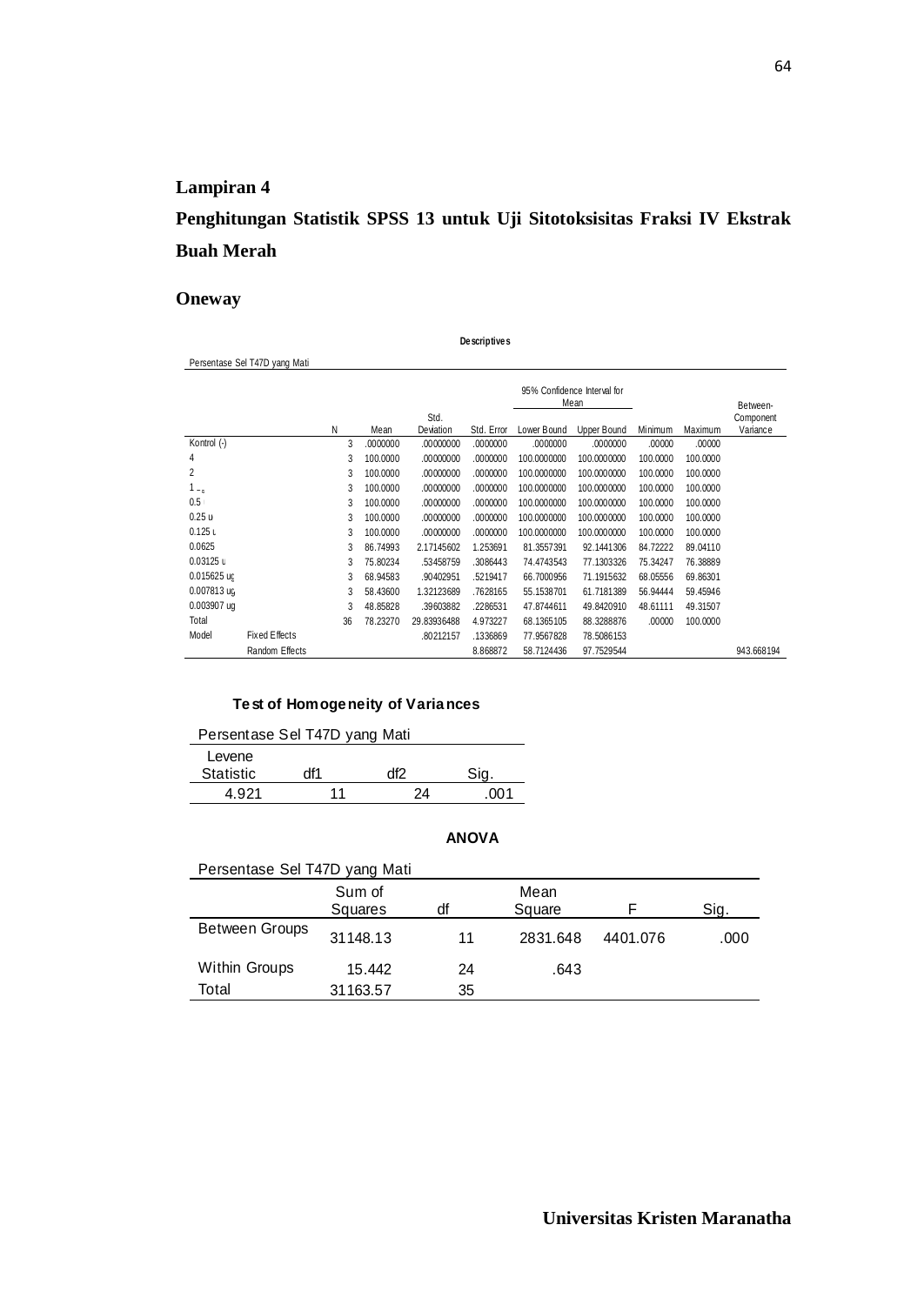## **Homogeneous Subsets**

#### **Persentase Sel T47D yang Mati**

| Tukey B <sup>a</sup> |                          |          |          |          |          |          |          |          |  |  |  |
|----------------------|--------------------------|----------|----------|----------|----------|----------|----------|----------|--|--|--|
| Dosis Fraksi         | Subset for alpha = $.05$ |          |          |          |          |          |          |          |  |  |  |
| IV Buah Merah        | N                        |          | 2        | 3        | 4        | 5        | 6        | 7        |  |  |  |
| Kontrol (-)          | 3                        | .0000000 |          |          |          |          |          |          |  |  |  |
| 0.003907 L           | 3                        |          | 48.85828 |          |          |          |          |          |  |  |  |
| $0.007813$ L         | 3                        |          |          | 58.43600 |          |          |          |          |  |  |  |
| $0.015625$ L         | 3                        |          |          |          | 68.94583 |          |          |          |  |  |  |
| 0.03125              | 3                        |          |          |          |          | 75.80234 |          |          |  |  |  |
| 0.0625               | 3                        |          |          |          |          |          | 86.74993 |          |  |  |  |
| 4                    | 3                        |          |          |          |          |          |          | 100.0000 |  |  |  |
| 2                    | 3                        |          |          |          |          |          |          | 100.0000 |  |  |  |
|                      | 3                        |          |          |          |          |          |          | 100.0000 |  |  |  |
| 0.5                  | 3                        |          |          |          |          |          |          | 100.0000 |  |  |  |
| $0.25$               | 3                        |          |          |          |          |          |          | 100.0000 |  |  |  |
| 0.125                | 3                        |          |          |          |          |          |          | 100.0000 |  |  |  |

Means for groups in homogeneous subsets are displayed.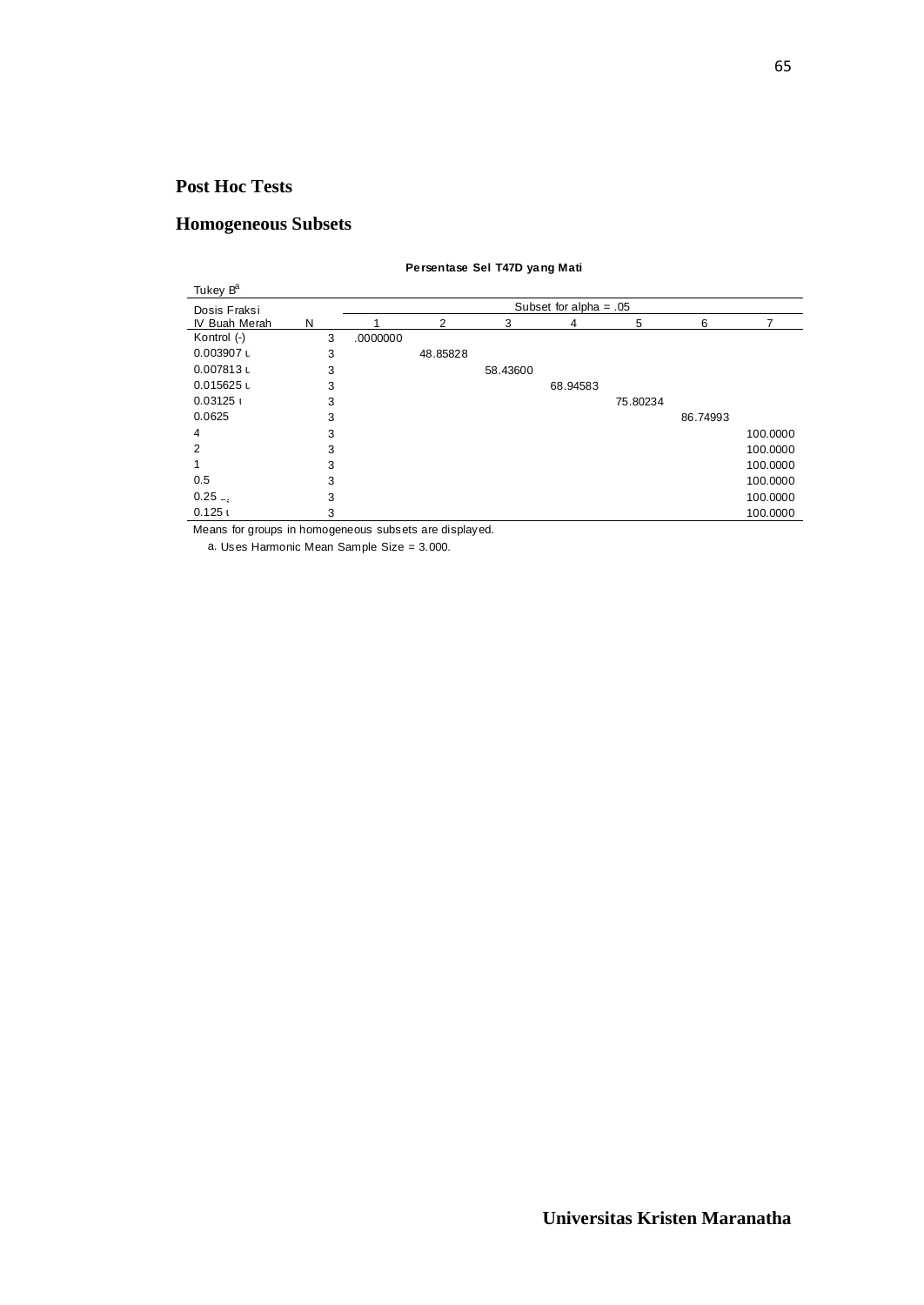## **Penghitungan Statistik SPSS 13 untuk Uji Sitotoksisitas Fraksi VI Ekstrak Buah Merah**

**Descriptives**

#### **Oneway**

|                    | Persentase Sel T47D yang Mati |    |          |             |            |             |                                     |          |          |            |
|--------------------|-------------------------------|----|----------|-------------|------------|-------------|-------------------------------------|----------|----------|------------|
|                    |                               |    |          |             |            |             | 95% Confidence Interval for<br>Mean |          |          | Between-   |
|                    |                               |    |          | Std.        |            |             |                                     |          |          | Component  |
|                    |                               | N  | Mean     | Deviation   | Std. Error | Lower Bound | Upper Bound                         | Minimum  | Maximum  | Variance   |
| ۰.)<br>Κo          |                               | 3  | .0000000 | .00000000   | .0000000   | .0000000    | .0000000                            | .00000   | .00000   |            |
| 4ι                 |                               | 3  | 62.10200 | .43124128   | .2489773   | 61.0307365  | 63.1732620                          | 61.64384 | 62.50000 |            |
| 2 <sub>l</sub>     |                               | 3  | 57.52893 | .58185003   | .3359313   | 56.0835374  | 58.9743286                          | 56.94444 | 58.10811 |            |
| 1 ug               |                               | 3  | 51.14172 | .39603882   | .2286531   | 50.1579090  | 52.1255389                          | 50.68493 | 51.38889 |            |
| 0.5 <sub>uq</sub>  |                               | 3  | 46.10569 | 1.48327985  | .8563720   | 42.4210233  | 49.7903661                          | 44.44444 | 47.29730 |            |
| 0.25 <sub>uq</sub> |                               | 3  | 38.80507 | 1.16166213  | .6706859   | 35.9193435  | 41.6908009                          | 37.50000 | 39.72603 |            |
| $0.125$ ug         |                               | 3  | 32.86831 | .91969843   | .5309881   | 30.5836560  | 35.1529711                          | 31.94444 | 33.78378 |            |
| 0.0625             |                               | 3  | 25.10473 | 1.30541013  | .7536789   | 21.8619095  | 28.3475466                          | 23.61111 | 26.02740 |            |
| Total              |                               | 24 | 39.20706 | 19.21557741 | 3.922363   | 31.0930314  | 47.3210848                          | .00000   | 62.50000 |            |
| Model              | Fixed Effects                 |    |          | .92065765   | .1879285   | 38.8086676  | 39.6054486                          |          |          |            |
|                    | Random Effects                |    |          |             | 7.104208   | 22.4082754  | 56.0058408                          |          |          | 403.475643 |

#### **Test of Homogeneity of Variances**

| Persentase Sel T47D yang Mati |  |    |      |  |  |  |  |  |  |
|-------------------------------|--|----|------|--|--|--|--|--|--|
| Levene<br><b>Statistic</b>    |  |    |      |  |  |  |  |  |  |
| 2.925                         |  | 16 | .036 |  |  |  |  |  |  |

| Persentase Sel T47D yang Mati |          |    |          |          |      |  |  |  |  |  |  |
|-------------------------------|----------|----|----------|----------|------|--|--|--|--|--|--|
|                               | Sum of   |    | Mean     |          |      |  |  |  |  |  |  |
|                               | Squares  | df | Square   |          | Sig. |  |  |  |  |  |  |
| <b>Between Groups</b>         | 8478.922 |    | 1211.275 | 1429.046 | .000 |  |  |  |  |  |  |
| <b>Within Groups</b>          | 13.562   | 16 | .848     |          |      |  |  |  |  |  |  |
| Total                         | 8492.484 | 23 |          |          |      |  |  |  |  |  |  |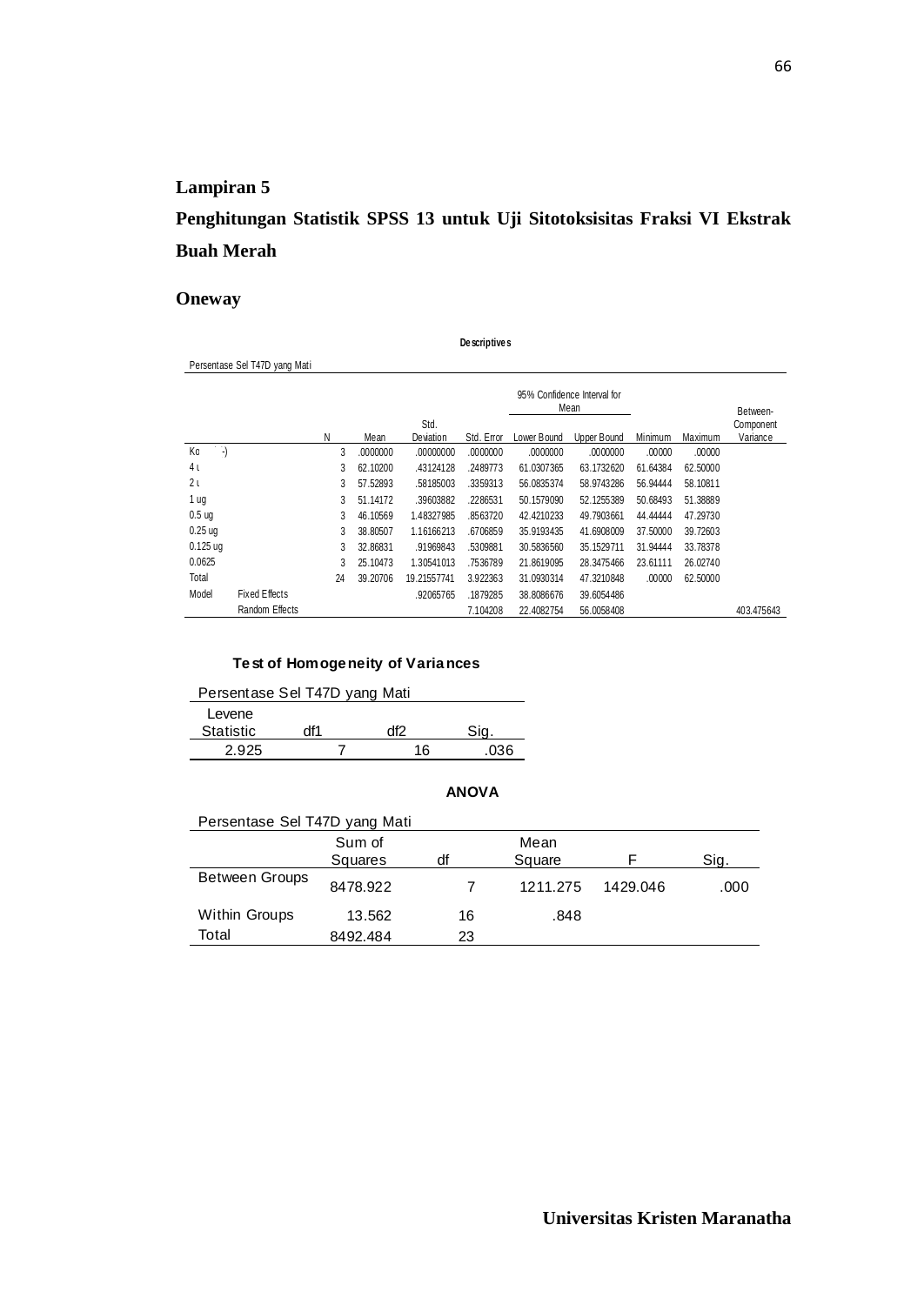## **Homogeneous Subsets**

| Tukey B <sup>a</sup> |   |   |                          |          |          |          |          |          |          |          |  |  |  |
|----------------------|---|---|--------------------------|----------|----------|----------|----------|----------|----------|----------|--|--|--|
| Dosis Fraksi         |   |   | Subset for alpha = $.05$ |          |          |          |          |          |          |          |  |  |  |
| VI Buah Merah        | N |   |                          | 2        | 3        | 4        | 5        | 6        |          | 8        |  |  |  |
| Kontrol (-)          |   | 3 | .0000000                 |          |          |          |          |          |          |          |  |  |  |
| 0.0625               |   | 3 |                          | 25.10473 |          |          |          |          |          |          |  |  |  |
| $0.125$ U            |   | 3 |                          |          | 32.86831 |          |          |          |          |          |  |  |  |
| 0.25L                |   | 3 |                          |          |          | 38.80507 |          |          |          |          |  |  |  |
| 0.5                  |   | 3 |                          |          |          |          | 46.10569 |          |          |          |  |  |  |
| 1 <sub>l</sub>       |   | 3 |                          |          |          |          |          | 51.14172 |          |          |  |  |  |
| 2 <sub>1</sub>       |   | 3 |                          |          |          |          |          |          | 57.52893 |          |  |  |  |
| $4L_a$               |   | 3 |                          |          |          |          |          |          |          | 62.10200 |  |  |  |

**Persentase Sel T47D yang Mati**

Means for groups in homogeneous subsets are displayed.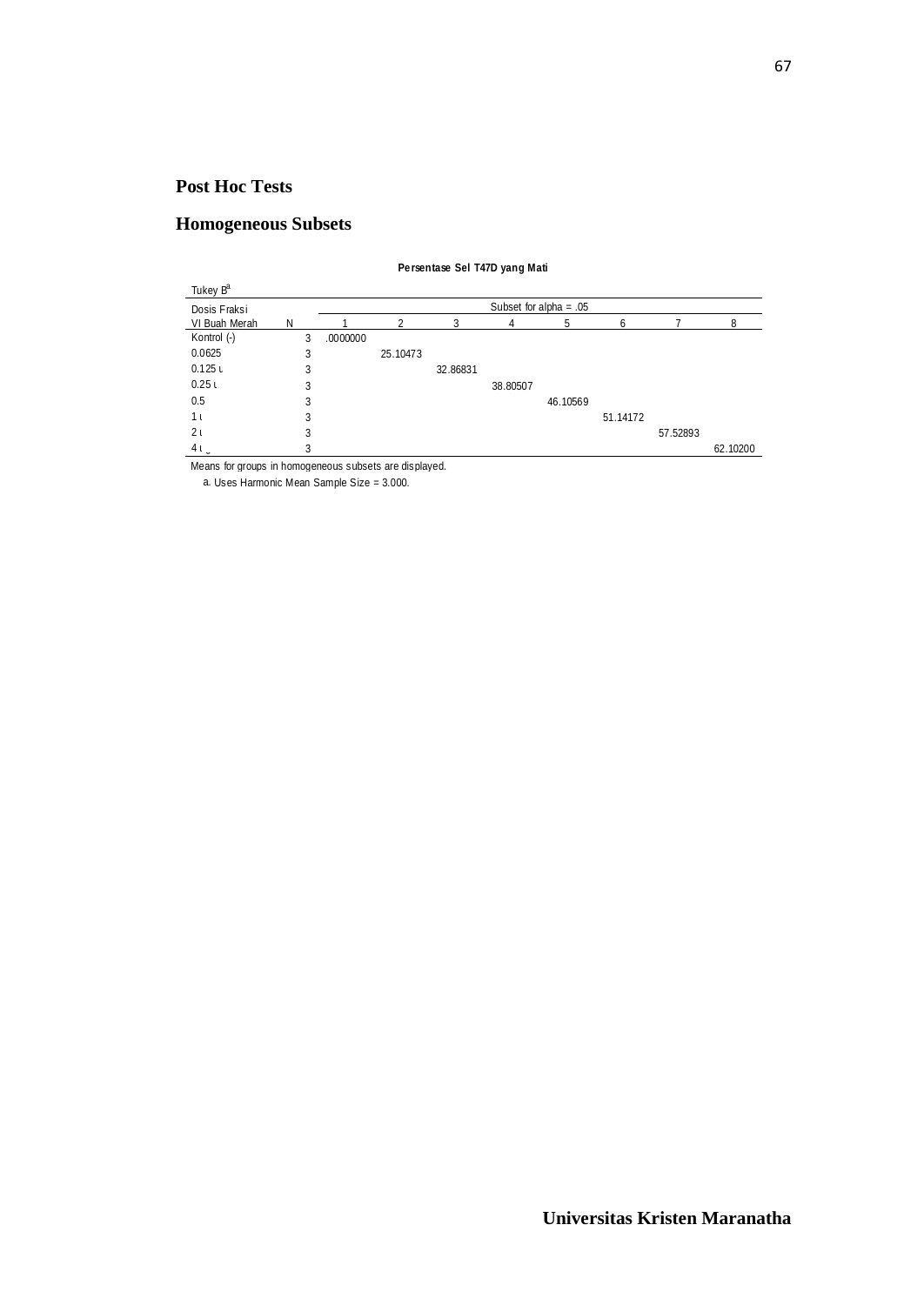## **Penghitungan Statistik SPSS 13 untuk Uji Sitotoksisitas Doksorubisin Ekstrak Buah Merah**

#### **Oneway**

Persentase Sel T47D yang Mati

**Descriptives**

|                  |                |    |          |             |            |             | 95% Confidence Interval for<br>Mean |          |          | Between-   |
|------------------|----------------|----|----------|-------------|------------|-------------|-------------------------------------|----------|----------|------------|
|                  |                |    |          | Std.        |            |             |                                     |          |          | Component  |
|                  |                | Ν  | Mean     | Deviation   | Std. Error | Lower Bound | Upper Bound                         | Minimum  | Maximum  | Variance   |
| Kontrol (-)      |                | 3  | .0000000 | .00000000   | .0000000   | .0000000    | .0000000                            | .00000   | .00000   |            |
| 4                |                | 3  | 100.0000 | .00000000   | .0000000   | 100.0000000 | 100.0000000                         | 100.0000 | 100.0000 |            |
| $\overline{2}$   |                | 3  | 100.0000 | .00000000   | .0000000   | 100.0000000 | 100.0000000                         | 100.0000 | 100.0000 |            |
|                  |                | 3  | 100.0000 | .00000000   | .0000000   | 100.0000000 | 100.0000000                         | 100.0000 | 100.0000 |            |
| 0.5 <sub>L</sub> |                | 3  | 100.0000 | .00000000   | .0000000   | 100.0000000 | 100.0000000                         | 100.0000 | 100.0000 |            |
| $0.25$ ug        |                | 3  | 91.44646 | .67760058   | .3912129   | 89.7632070  | 93.1297133                          | 90.66667 | 91.89189 |            |
| 0.125u           |                | 3  | 87.83636 | .16438856   | .0949098   | 87.4279931  | 88.2447207                          | 87.67123 | 88.00000 |            |
| 0.0625           |                | 3  | 82.43029 | .23745015   | .1370919   | 81.8404344  | 83.0201522                          | 82.19178 | 82.66667 |            |
| $0.03125$ ug     |                | 3  | 76.12333 | 1.58862347  | .9171922   | 72.1769693  | 80.0696883                          | 74.32432 | 77.33333 |            |
| 0.015625 ug      |                | 3  | 66.21210 | .45663490   | .2636383   | 65.0777585  | 67.3464465                          | 65.75342 | 66.66667 |            |
| 0.007813 ug      |                | 3  | 57.65256 | .96043580   | .5545079   | 55.2667019  | 60.0384115                          | 56.75676 | 58.66667 |            |
| $0.003907$ ug    |                | 3  | 49.09902 | .39013718   | .2252458   | 48.1298623  | 50.0681713                          | 48.64865 | 49.33333 |            |
| Total            |                | 36 | 75.90001 | 28.77339621 | 4.795566   | 66.1644930  | 85.6355262                          | .00000   | 100.0000 |            |
| Model            | Fixed Effects  |    |          | .60204046   | .1003401   | 75.6929179  | 76.1071013                          |          |          |            |
|                  | Random Effects |    |          |             | 8.552880   | 57.0752486  | 94.7247706                          |          |          | 877.700173 |

#### **Test of Homogeneity of Variances**

| Persentase Sel T47D yang Mati |     |    |     |  |  |  |  |  |
|-------------------------------|-----|----|-----|--|--|--|--|--|
| Levene                        |     |    |     |  |  |  |  |  |
| <b>Statistic</b>              | df1 |    |     |  |  |  |  |  |
| 6.363                         | 11  | 24 | ገበበ |  |  |  |  |  |

| Persentase Sel T47D yang Mati |          |    |          |          |      |  |  |  |
|-------------------------------|----------|----|----------|----------|------|--|--|--|
|                               | Sum of   |    | Mean     |          |      |  |  |  |
|                               | Squares  | df | Square   |          | Sig. |  |  |  |
| <b>Between Groups</b>         | 28968.09 | 11 | 2633.463 | 7265.673 | .000 |  |  |  |
| <b>Within Groups</b>          | 8.699    | 24 | .362     |          |      |  |  |  |
| Total                         | 28976.79 | 35 |          |          |      |  |  |  |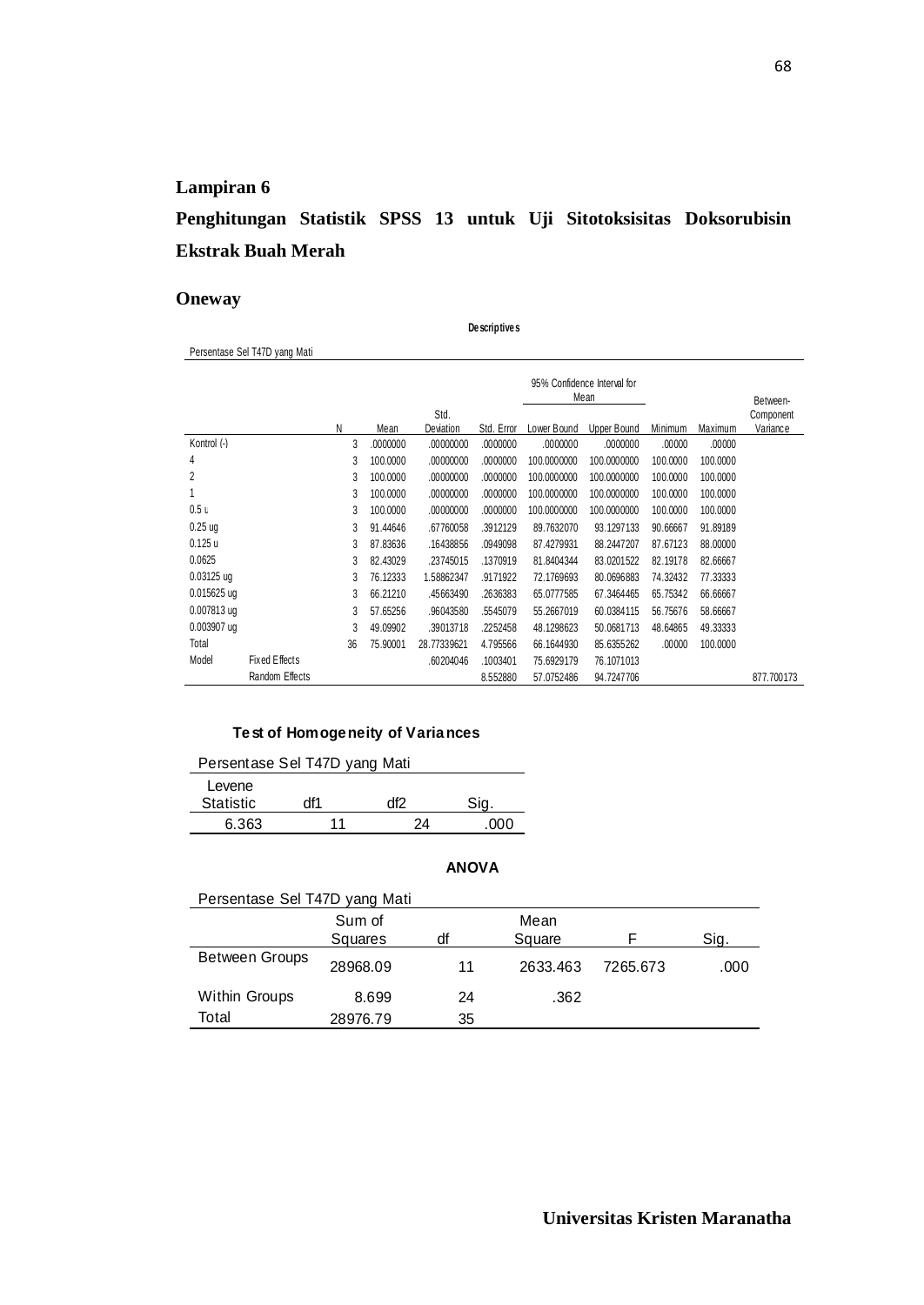#### **Homogeneous Subsets**

| Tukey B <sup>a</sup> |   |                          |          |          |          |          |          |          |          |          |
|----------------------|---|--------------------------|----------|----------|----------|----------|----------|----------|----------|----------|
| Dosis                |   | Subset for alpha = $.05$ |          |          |          |          |          |          |          |          |
| Doxorubicin          | N |                          | 2        | 3        | 4        | 5        | 6        |          | 8        | 9        |
| Kontrol (-)          | 3 | .0000000                 |          |          |          |          |          |          |          |          |
| $0.003907$ u         | 3 |                          | 49.09902 |          |          |          |          |          |          |          |
| $0.007813$ u         | 3 |                          |          | 57.65256 |          |          |          |          |          |          |
| $0.015625$ u         | 3 |                          |          |          | 66.21210 |          |          |          |          |          |
| $0.03125$ ug         | 3 |                          |          |          |          | 76.12333 |          |          |          |          |
| 0.0625               | 3 |                          |          |          |          |          | 82.43029 |          |          |          |
| 0.125                | 3 |                          |          |          |          |          |          | 87.83636 |          |          |
| 0.25 <sub>1</sub>    | 3 |                          |          |          |          |          |          |          | 91.44646 |          |
| 4 <sub>1</sub>       | 3 |                          |          |          |          |          |          |          |          | 100.0000 |
| 2 <sub>1</sub>       | 3 |                          |          |          |          |          |          |          |          | 100.0000 |
| 11                   | 3 |                          |          |          |          |          |          |          |          | 100.0000 |
| $0.5 \sim$           | 3 |                          |          |          |          |          |          |          |          | 100.0000 |

**Persentase Sel T47D yang Mati**

Means for groups in homogeneous subsets are displayed.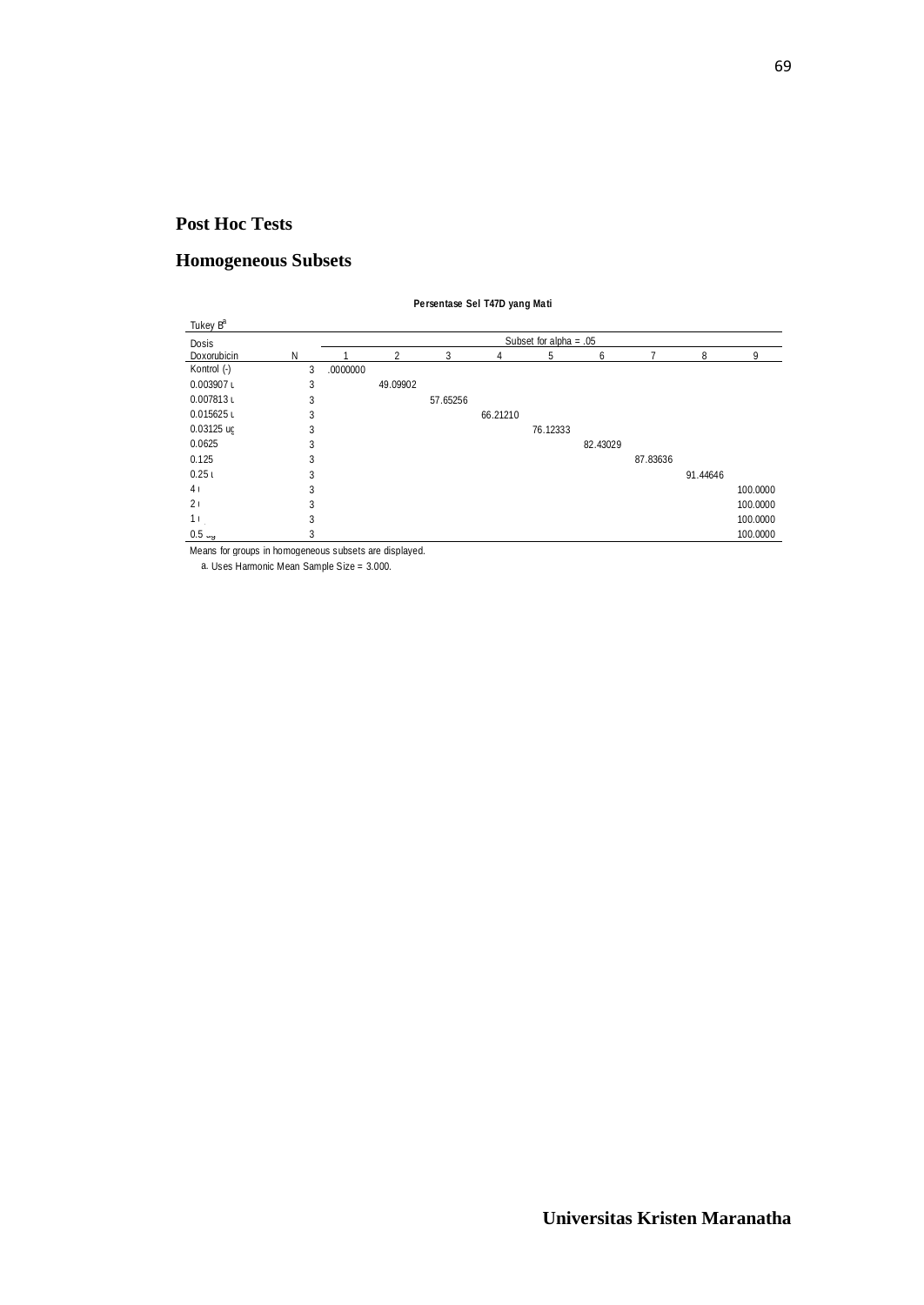**Penghitungan Statistik SPSS 13 untuk Perbandingan Berbagai Zat Uji Pada Tingkatan Dosis 0,0625 µl**

### **Oneway**

|               | De scriptive s                |    |                                     |                   |            |             |             |          |          |                       |
|---------------|-------------------------------|----|-------------------------------------|-------------------|------------|-------------|-------------|----------|----------|-----------------------|
|               | Persentase Sel T47D yang Mati |    |                                     |                   |            |             |             |          |          |                       |
|               |                               |    | 95% Confidence Interval for<br>Mean |                   |            |             |             |          | Between- |                       |
|               |                               | N  | Mean                                | Std.<br>Deviation | Std. Error | Lower Bound | Upper Bound | Minimum  | Maximum  | Component<br>Variance |
| Kontrol (-)   |                               | 3  | .0000000                            | .00000000         | .0000000   | .0000000    | .0000000    | .00000   | .00000   |                       |
| Kontrol $(+)$ |                               | 3  | 82.43029                            | .23745015         | .1370919   | 81.8404344  | 83.0201522  | 82.19178 | 82.66667 |                       |
| Fraksi I      |                               | 3  | 42.00810                            | .41202409         | .2378822   | 40.9845794  | 43.0316286  | 41.66667 | 42.46575 |                       |
| Fraksi II     |                               | 3  | 76.24645                            | 1.09086689        | .6298123   | 73.5365884  | 78.9563155  | 75.00000 | 77.02703 |                       |
| Fraksi IV     |                               | 3  | 86.74993                            | 2.17145602        | 1.253691   | 81.3557391  | 92.1441306  | 84.72222 | 89.04110 |                       |
| Fraksi VI     |                               | 3  | 25.10473                            | 1.30541013        | .7536789   | 21.8619095  | 28.3475466  | 23.61111 | 26.02740 |                       |
| Total         |                               | 18 | 52.08992                            | 33.22070559       | 7.830195   | 35.5696505  | 68.6101869  | .00000   | 89.04110 |                       |
| Model         | Fixed Effects                 |    |                                     | 1.14276374        | .2693520   | 51.5030511  | 52.6767863  |          |          |                       |
|               | Random Effects                |    |                                     |                   | 14.43214   | 14.9909326  | 89.1889047  |          |          | 1249.28395            |

#### **Test of Homogeneity of Variances**

| Persentase Sel T47D yang Mati |     |     |      |  |  |  |
|-------------------------------|-----|-----|------|--|--|--|
| Levene                        |     |     |      |  |  |  |
| <b>Statistic</b>              | df1 | df2 |      |  |  |  |
| 3.750                         | h   | 12  | .028 |  |  |  |

| Persentase Sel T47D yang Mati |          |    |          |          |      |
|-------------------------------|----------|----|----------|----------|------|
|                               | Sum of   |    | Mean     |          |      |
|                               | Squares  | df | Square   |          | Sig. |
| <b>Between Groups</b>         | 18745.79 | 5  | 3749.158 | 2870.918 | .000 |
| <b>Within Groups</b>          | 15.671   | 12 | 1.306    |          |      |
| Total                         | 18761.46 | 17 |          |          |      |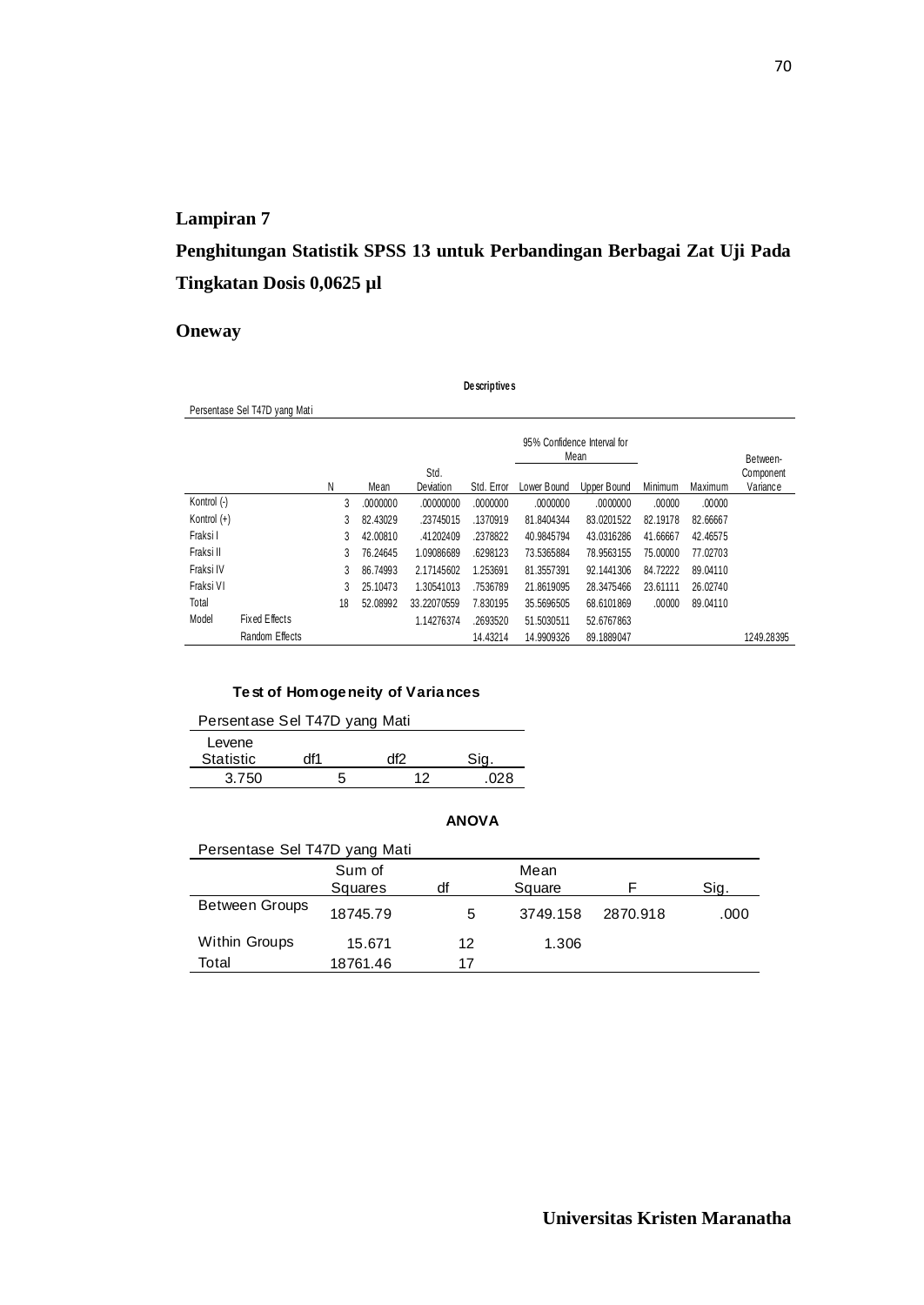## **Homogeneous Subsets**

| Tukey B <sup>a</sup> |   |          |                          |          |          |          |          |  |  |
|----------------------|---|----------|--------------------------|----------|----------|----------|----------|--|--|
| Kelompok Fraksi      |   |          | Subset for alpha = $.05$ |          |          |          |          |  |  |
| Buah Merah Pada      | N |          |                          | 3        |          |          | 6        |  |  |
| Kontrol (-)          |   | .0000000 |                          |          |          |          |          |  |  |
| Fraksi VI            | 3 |          | 25.10473                 |          |          |          |          |  |  |
| Fraksi I             | 3 |          |                          | 42,00810 |          |          |          |  |  |
| Fraksi II            | 3 |          |                          |          | 76.24645 |          |          |  |  |
| Kontrol $(+)$        | 3 |          |                          |          |          | 82.43029 |          |  |  |
| Fraksi IV            |   |          |                          |          |          |          | 86.74993 |  |  |

#### **Persentase Sel T47D yang Mati**

Means for groups in homogeneous subsets are displayed.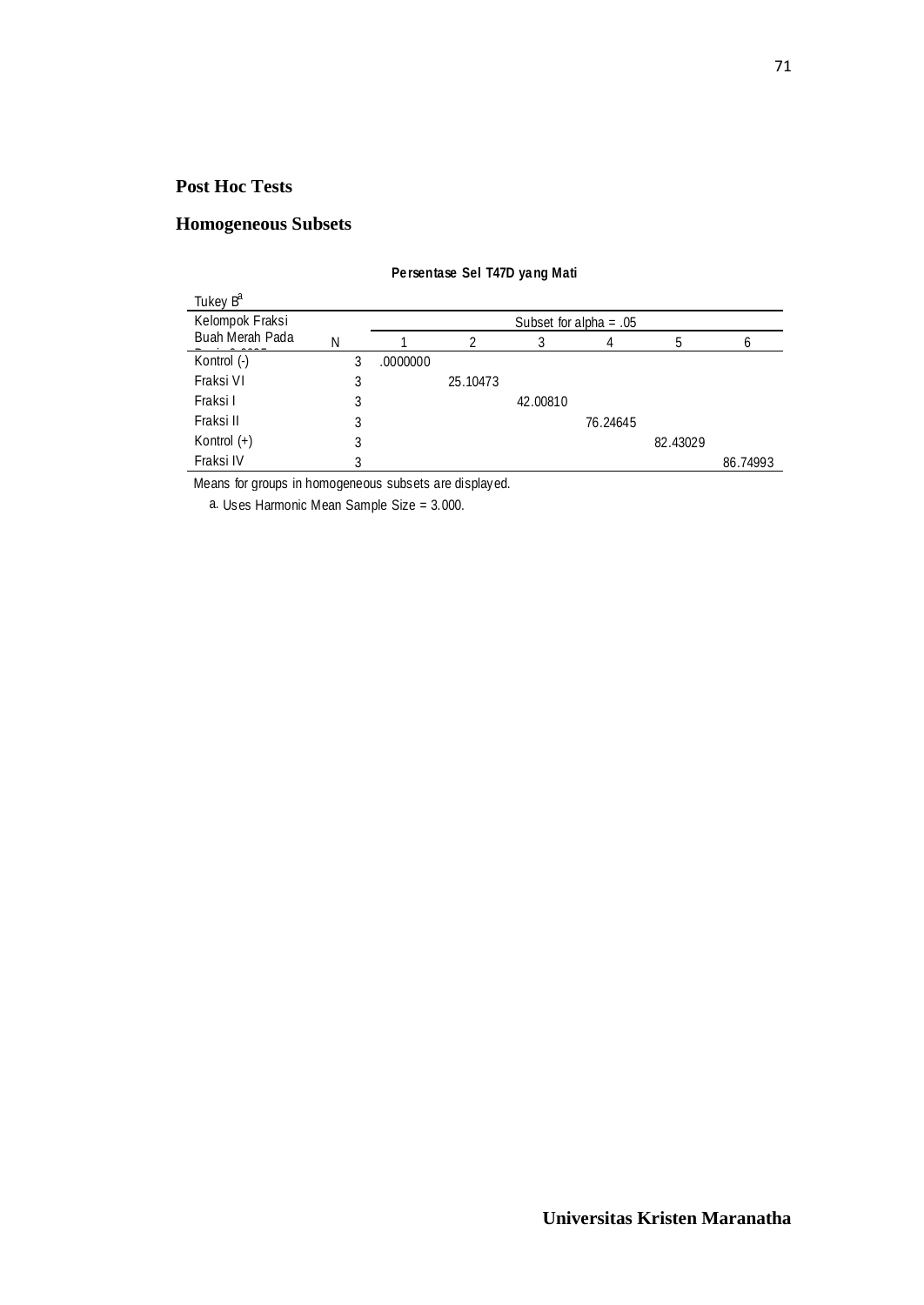# **Penghitungan Statistik SPSS 13 untuk Perbandingan Berbagai Zat Uji Pada Tingkatan Dosis 0,125 µl**

### **Oneway**

|               | De scriptive s                |    |                                     |                   |            |             |             |          |          |                       |  |
|---------------|-------------------------------|----|-------------------------------------|-------------------|------------|-------------|-------------|----------|----------|-----------------------|--|
|               | Persentase Sel T47D yang Mati |    |                                     |                   |            |             |             |          |          |                       |  |
|               |                               |    | 95% Confidence Interval for<br>Mean |                   |            |             |             | Between- |          |                       |  |
|               |                               | Ν  | Mean                                | Std.<br>Deviation | Std. Error | Lower Bound | Upper Bound | Minimum  | Maximum  | Component<br>Variance |  |
| Kontrol (-)   |                               | 3  | .0000000                            | .00000000         | .0000000   | .0000000    | .0000000    | .00000   | .00000   |                       |  |
| Kontrol $(+)$ |                               | 3  | 87.83636                            | .16438856         | .0949098   | 87.4279931  | 88.2447207  | 87.67123 | 88,00000 |                       |  |
| Fraksi I      |                               | 3  | 49.76535                            | 1.05663574        | .6100489   | 47.1405188  | 52.3901762  | 48.61111 | 50.68493 |                       |  |
| Fraksi II     |                               | 3  | 92.69938                            | .70091876         | .4046756   | 90.9581987  | 94.4405562  | 91.89189 | 93.15068 |                       |  |
| Fraksi IV     |                               | 3  | 100.0000                            | .00000000         | .0000000   | 100.0000000 | 100.0000000 | 100.0000 | 100.0000 |                       |  |
| Fraksi VI     |                               | 3  | 32.86831                            | .91969843         | .5309881   | 30.5836560  | 35.1529711  | 31.94444 | 33.78378 |                       |  |
| Total         |                               | 18 | 60.52823                            | 37.30234534       | 8.792247   | 41.9782126  | 79.0782525  | .00000   | 100.0000 |                       |  |
| Model         | Fixed Effects                 |    |                                     | .64299235         | .1515548   | 60.1980231  | 60.8584420  |          |          |                       |  |
|               | Random Effects                |    |                                     |                   | 16.21040   | 18.8580666  | 102.1983986 |          |          | 1576.52507            |  |

### **Test of Homogeneity of Variances**

Persentase Sel T47D yang Mati

| Levene           |     |    |     |
|------------------|-----|----|-----|
| <b>Statistic</b> | df1 | かわ |     |
| 3.685            | 5   | ィつ | 030 |

| Persentase Sel T47D yang Mati |          |    |          |          |      |
|-------------------------------|----------|----|----------|----------|------|
|                               | Sum of   |    | Mean     |          |      |
|                               | Squares  | df | Square   |          | Sig. |
| <b>Between Groups</b>         | 23649.94 | 5  | 4729.989 | 11440.59 | .000 |
| <b>Within Groups</b>          | 4.961    | 12 | .413     |          |      |
| Total                         | 23654.90 | 17 |          |          |      |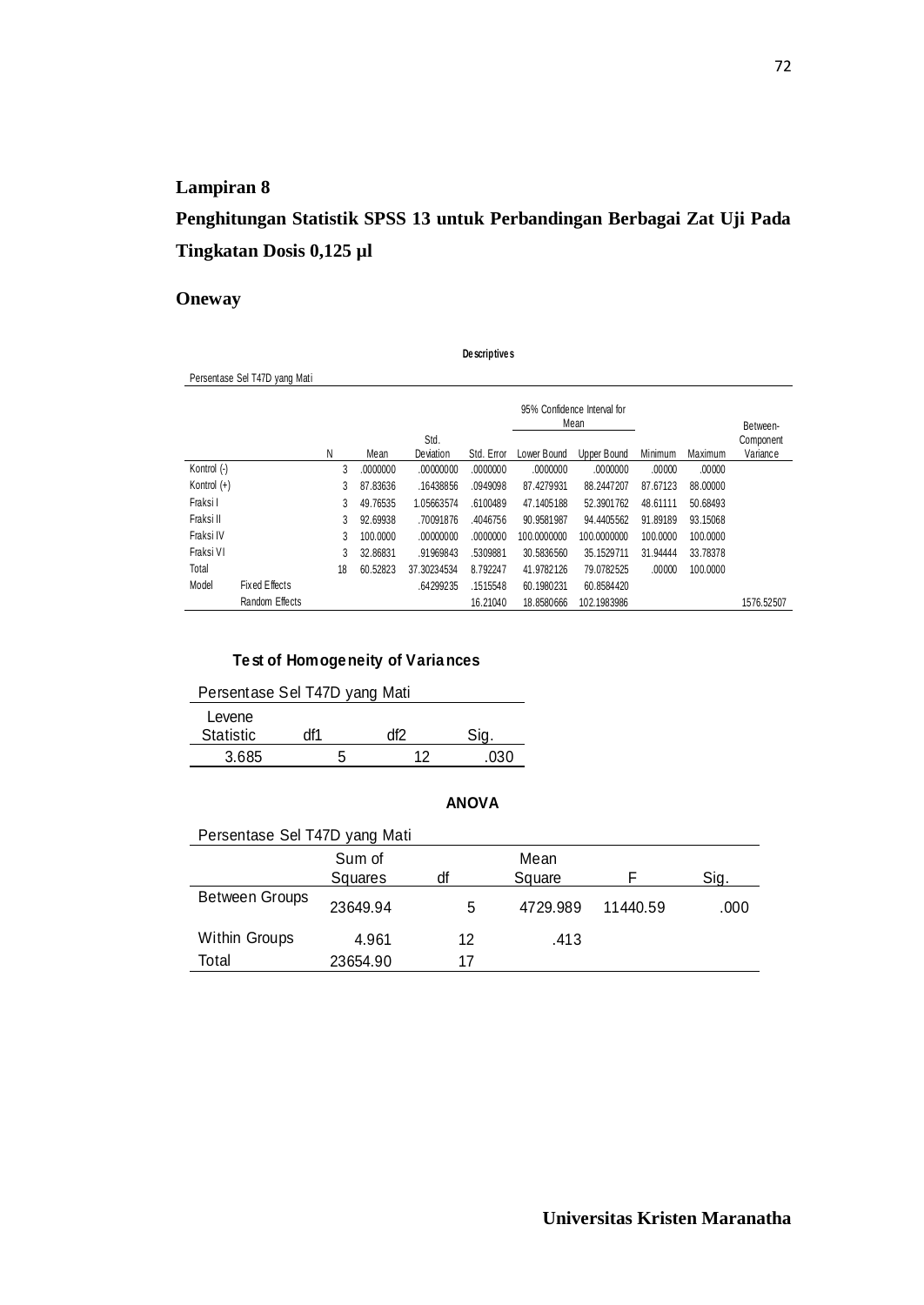## **Homogeneous Subsets**

| Tukey B <sup>a</sup> |   |          |          |                          |          |          |          |
|----------------------|---|----------|----------|--------------------------|----------|----------|----------|
| Kelompok Fraksi      |   |          |          | Subset for alpha = $.05$ |          |          |          |
| Buah Merah Pada      | N |          |          | 3                        | 4        |          | 6        |
| Kontrol (-)          | 3 | .0000000 |          |                          |          |          |          |
| Fraksi VI            | 3 |          | 32.86831 |                          |          |          |          |
| Fraksi I             | 3 |          |          | 49.76535                 |          |          |          |
| Kontrol $(+)$        | 3 |          |          |                          | 87.83636 |          |          |
| Fraksi II            | 3 |          |          |                          |          | 92.69938 |          |
| Fraksi IV            |   |          |          |                          |          |          | 100.0000 |

#### **Persentase Sel T47D yang Mati**

Means for groups in homogeneous subsets are displayed.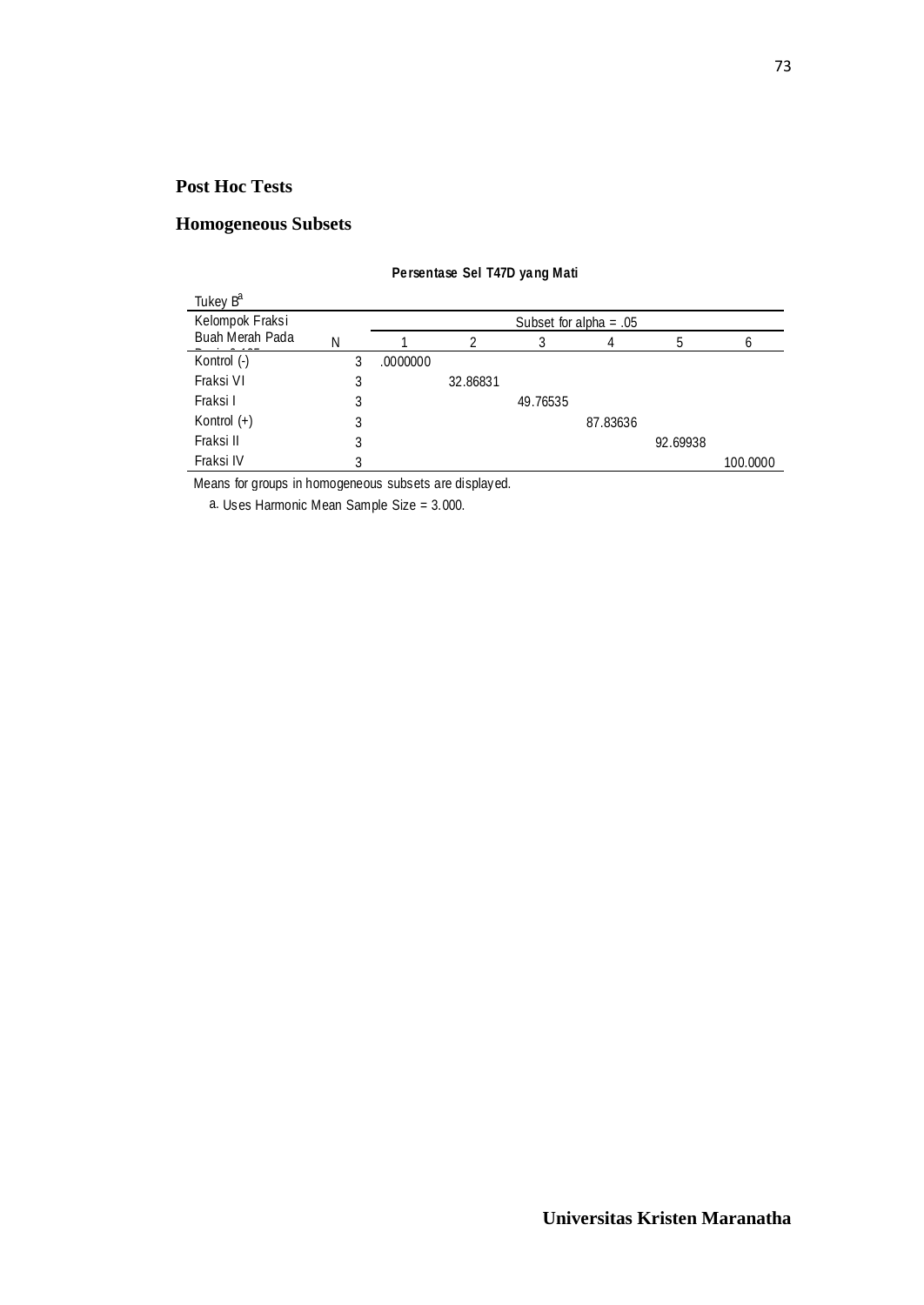## **Penghitungan Statistik SPSS 13 untuk Perbandingan Berbagai Zat Uji Pada Tingkatan Dosis 0,25 µl**

#### **Oneway**

Persentase Sel T47D yang Mati 3 .0000000 .00000000 .0000000 .0000000 .0000000 .00000 .00000 3 91.44646 .67760058 .3912129 89.7632070 93.1297133 90.66667 91.89189 3 56.61552 .99687787 .5755477 54.1391377 59.0919015 55.55556 57.53425 3 100.0000 .00000000 .0000000 100.0000000 100.0000000 100.0000 100.0000 3 100.0000 .00000000 .0000000 100.0000000 100.0000000 100.0000 100.0000 3 38.80507 1.16166213 .6706859 35.9193435 41.6908009 37.50000 39.72603 18 64.47784 37.88012367 8.928431 45.6404997 83.3151843 .00000 100.0000 .68341873 .1610833 64.1268716 64.8288124 16.46132 22.1626681 106.7930159 1625.69494 Kontrol (-) Kontrol (+) Fraksi I Fraksi II Fraksi IV Fraksi VI Total Fixed Effects Random Effects Model N Mean Std.<br>Deviation Deviation Std. Error Lower Bound Upper Bound Minimum Maximum 95% Confidence Interval for Mean Between-Component Variance

**Descriptives**

#### **Test of Homogeneity of Variances**

| Persentase Sel T47D yang Mati |   |    |     |  |  |  |  |
|-------------------------------|---|----|-----|--|--|--|--|
| Levene<br><b>Statistic</b>    |   |    |     |  |  |  |  |
| 5577                          | h | 12 | በበ7 |  |  |  |  |

| Persentase Sel T47D yang Mati |          |    |          |          |      |
|-------------------------------|----------|----|----------|----------|------|
|                               | Sum of   |    | Mean     |          |      |
|                               | Squares  | df | Square   |          | Sig. |
| <b>Between Groups</b>         | 24387.76 | 5  | 4877.552 | 10443.07 | .000 |
| Within Groups                 | 5.605    | 12 | .467     |          |      |
| Total                         | 24393.36 | 17 |          |          |      |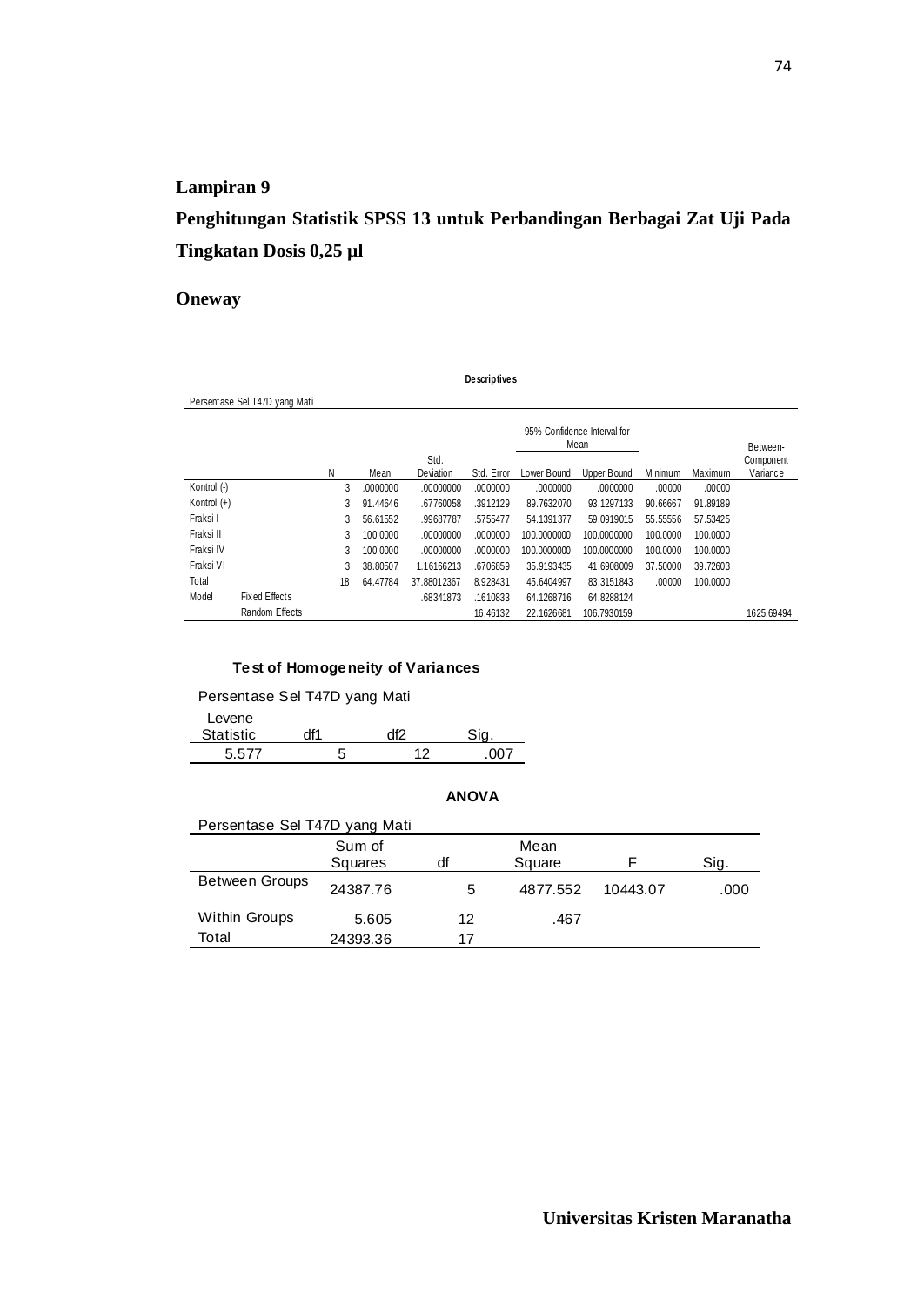## **Homogeneous Subsets**

| Tukey B <sup>a</sup> |   |          |          |          |                          |          |          |
|----------------------|---|----------|----------|----------|--------------------------|----------|----------|
| Kelompok Fraksi      |   |          |          |          | Subset for alpha = $.05$ |          |          |
| Buah Merah Pada      | N |          | 2        | 3        | 4                        | .h       | 6        |
| Kontrol (-)          |   | .0000000 |          |          |                          |          |          |
| Fraksi VI            | 3 |          | 25.10473 |          |                          |          |          |
| Fraksi I             | 3 |          |          | 42,00810 |                          |          |          |
| Fraksi II            | 3 |          |          |          | 76.24645                 |          |          |
| Kontrol (+)          | 3 |          |          |          |                          | 82.43029 |          |
| Fraksi IV            | 3 |          |          |          |                          |          | 86.74993 |

#### **Persentase Sel T47D yang Mati**

Means for groups in homogeneous subsets are displayed.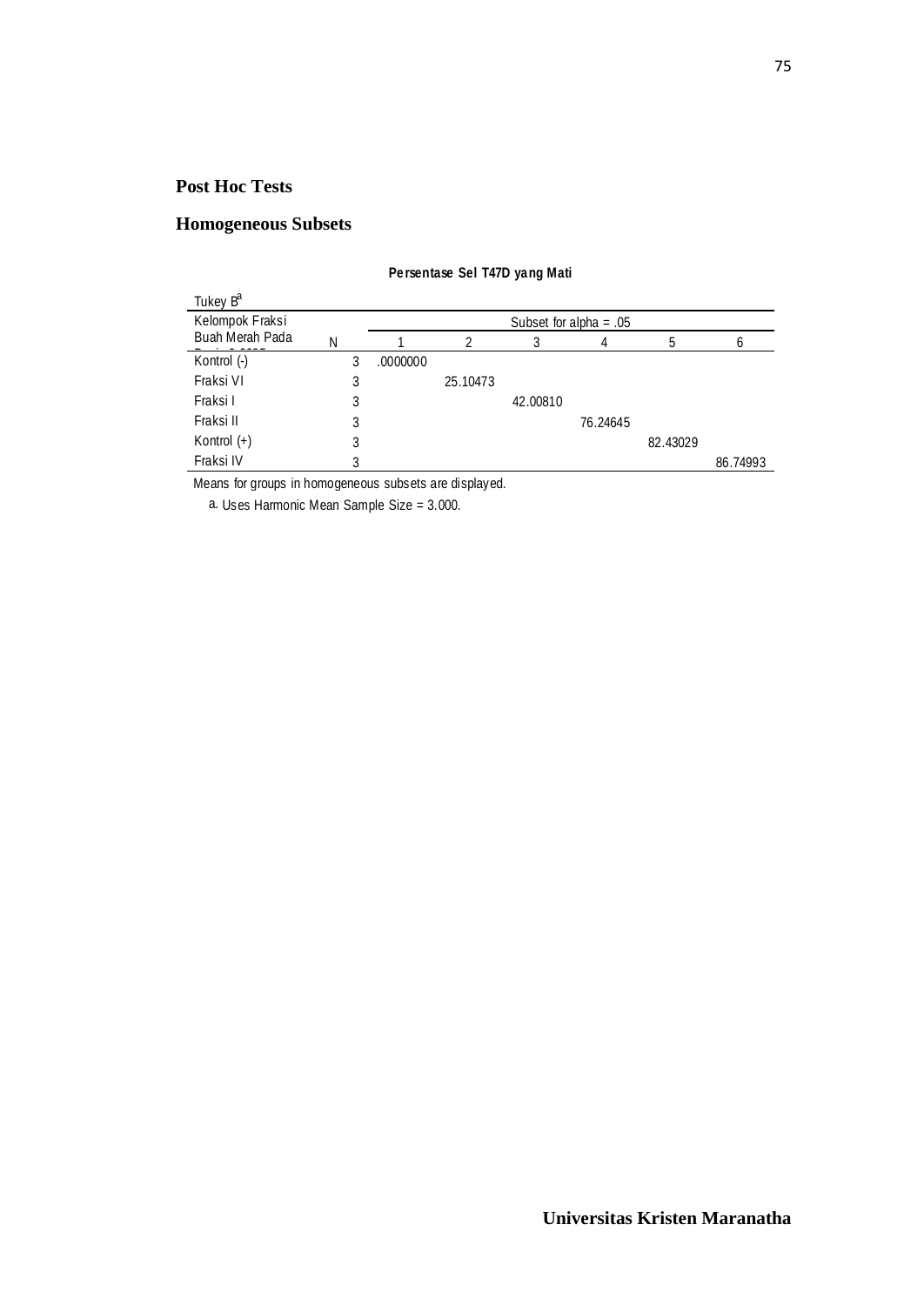# **Penghitungan Statistik SPSS 13 untuk Perbandingan Berbagai Zat Uji Pada Tingkatan Dosis 0,5 µl**

### **Oneway**

**Descriptives**

|               | Persentase Sel T47D yang Mati |    |          |             |            |             |                                     |          |          |            |
|---------------|-------------------------------|----|----------|-------------|------------|-------------|-------------------------------------|----------|----------|------------|
|               |                               |    |          |             |            |             | 95% Confidence Interval for<br>Mean |          |          | Between-   |
|               |                               |    |          | Std.        |            |             |                                     |          |          | Component  |
|               |                               | N  | Mean     | Deviation   | Std. Error | Lower Bound | Upper Bound                         | Minimum  | Maximum  | Variance   |
| Kontrol (-)   |                               | 3  | .0000000 | .00000000   | .0000000   | .0000000    | .0000000                            | .00000   | .00000   |            |
| Kontrol $(+)$ |                               | 3  | 100.0000 | .00000000   | .0000000   | 100.0000000 | 100.0000000                         | 100.0000 | 100.0000 |            |
| Fraksi I      |                               | 3  | 63.45952 | 1.24387087  | .7181492   | 60.3695746  | 66.5494677                          | 62.50000 | 64.86486 |            |
| Fraksi II     |                               | 3  | 100.0000 | .00000000   | .0000000   | 100.0000000 | 100.0000000                         | 100.0000 | 100.0000 |            |
| Fraksi IV     |                               | 3  | 100.0000 | .00000000   | .0000000   | 100.0000000 | 100.0000000                         | 100.0000 | 100.0000 |            |
| Fraksi VI     |                               | 3  | 46.10569 | 1.48327985  | .8563720   | 42.4210233  | 49.7903661                          | 44.44444 | 47.29730 |            |
| Total         |                               | 18 | 68.26087 | 38.03574122 | 8.965110   | 49.3461402  | 87.1755984                          | .00000   | 100.0000 |            |
| Model         | Fixed Effects                 |    |          | .79028833   | .1862727   | 67.8550159  | 68.6667228                          |          |          |            |
|               | Random Effects                |    |          |             | 16.52833   | 25.7734510  | 110.7482876                         |          |          | 1638.90546 |

#### **Test of Homogeneity of Variances**

| Persentase Sel T47D yang Mati |     |     |       |  |  |  |  |
|-------------------------------|-----|-----|-------|--|--|--|--|
| Levene                        |     |     |       |  |  |  |  |
| <b>Statistic</b>              | df1 | df2 |       |  |  |  |  |
| 8.577                         | 5   | ィク  | .NO 1 |  |  |  |  |

| Persentase Sel T47D yang Mati |          |    |          |          |      |  |  |
|-------------------------------|----------|----|----------|----------|------|--|--|
|                               | Sum of   |    | Mean     |          |      |  |  |
|                               | Squares  | df | Square   |          | Sig. |  |  |
| <b>Between Groups</b>         | 24586.70 | 5  | 4917.341 | 7873.343 | .000 |  |  |
| <b>Within Groups</b>          | 7.495    | 12 | .625     |          |      |  |  |
| Total                         | 24594.20 | 17 |          |          |      |  |  |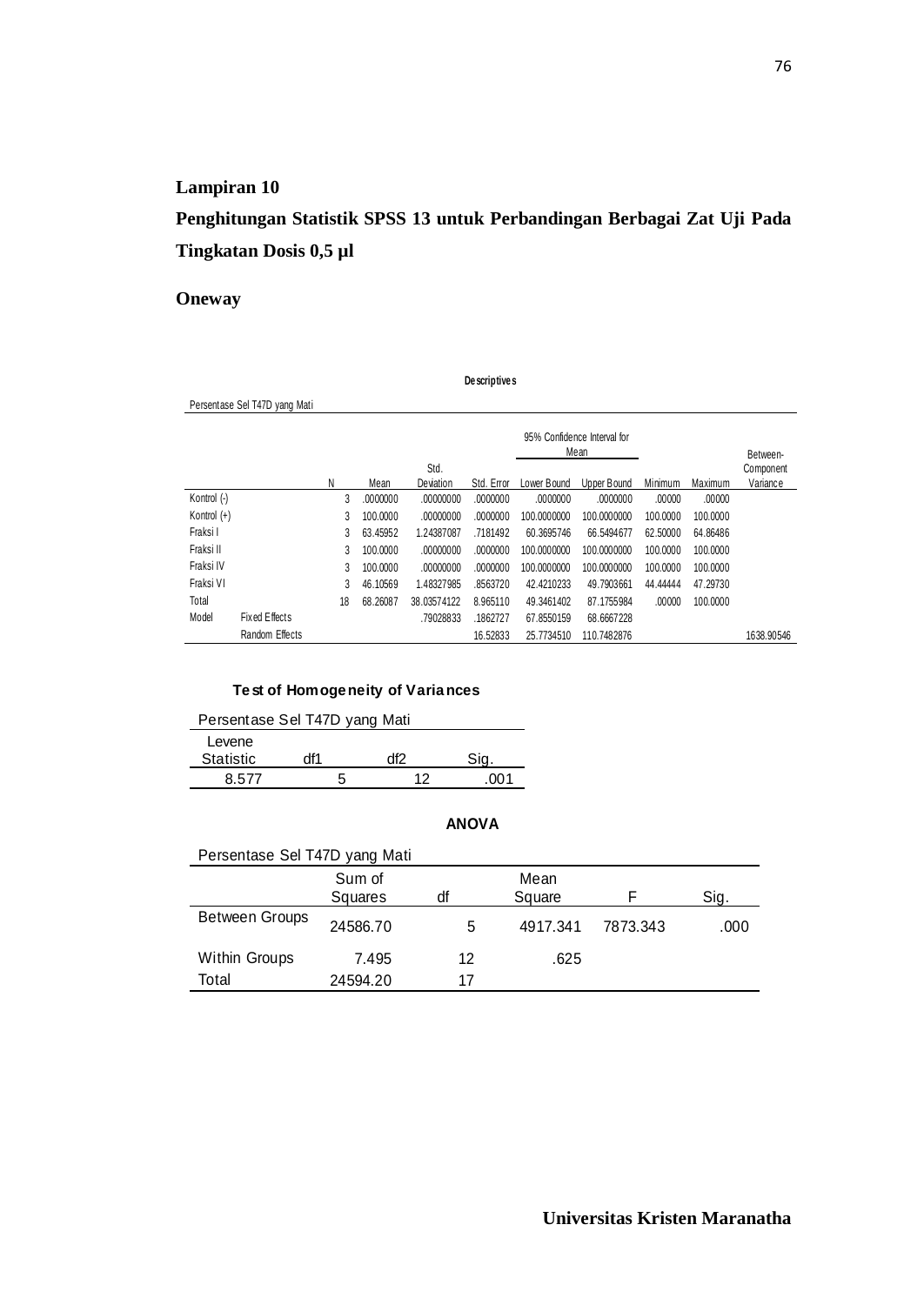#### **Homogeneous Subsets**

#### Tukey B<sup>a</sup> 3 .0000000 3 46.10569 3 63.45952 3 100.0000 3 100.0000 3 100.0000 Kelompok Fraksi Buah Merah Pada Dosis 0. Kontrol (-) Fraksi VI Fraksi I Kontrol (+) Fraksi II Fraksi IV N 1 2 3 4 Subset for alpha =  $.05$

#### **Persentase Sel T47D yang Mati**

Means for groups in homogeneous subsets are displayed.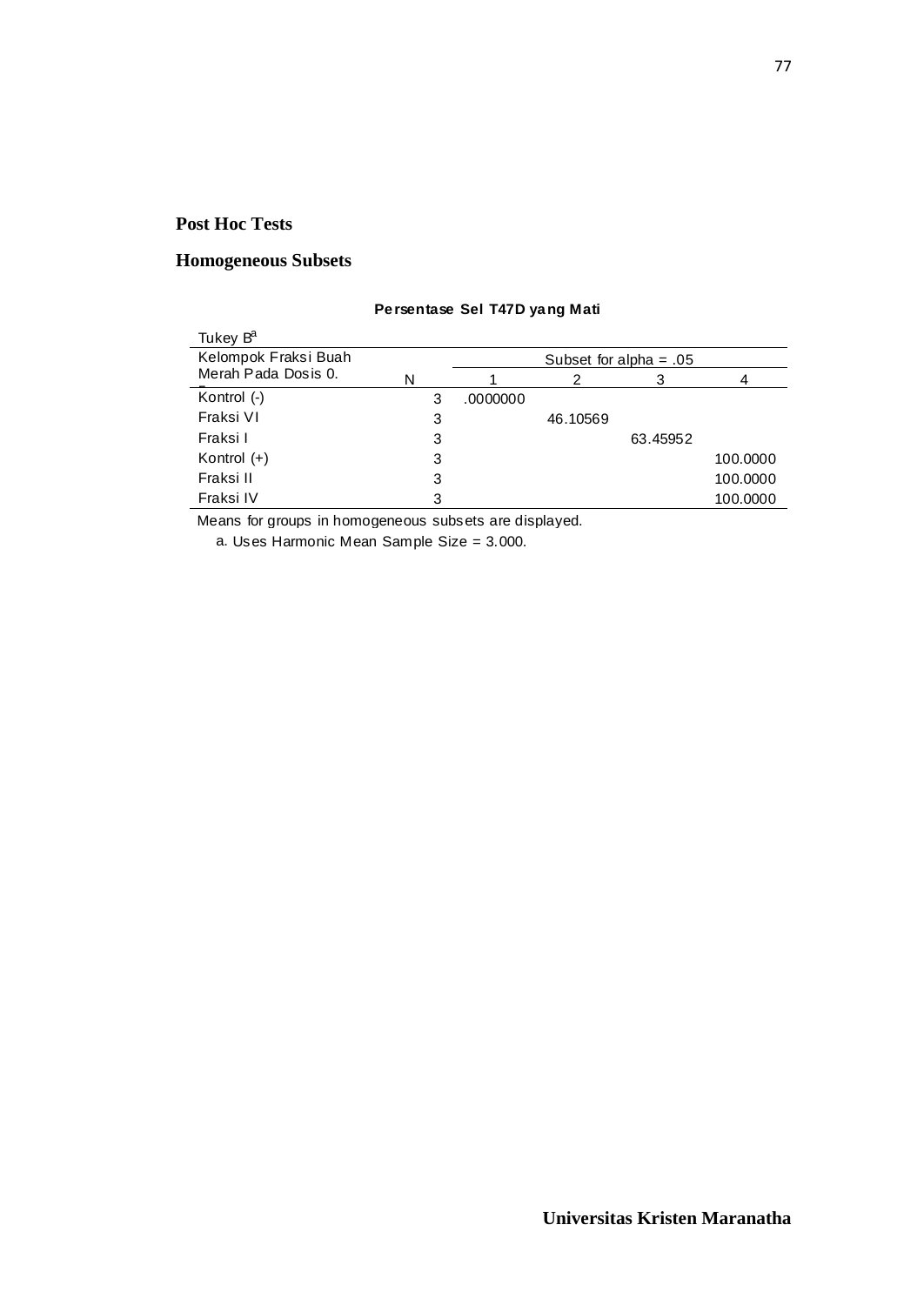# **Penghitungan Statistik SPSS 13 untuk Perbandingan Berbagai Zat Uji Pada Tingkatan Dosis 1 µl**

### **Oneway**

Persentase Sel T47D yang Mati

**Descriptives**

|               |                      |    | 95% Confidence Interval for<br>Mean |             |            |             |             |          |          | Between-   |
|---------------|----------------------|----|-------------------------------------|-------------|------------|-------------|-------------|----------|----------|------------|
|               |                      |    |                                     | Std.        |            |             |             |          |          | Component  |
|               |                      | N  | Mean                                | Deviation   | Std. Error | Lower Bound | Upper Bound | Minimum  | Maximum  | Variance   |
| Kontrol (-)   |                      | 3  | .0000000                            | .00000000   | .0000000   | .0000000    | .0000000    | .00000   | .00000   |            |
| Kontrol $(+)$ |                      | 3  | 100.0000                            | .00000000   | .0000000   | 100.0000000 | 100.0000000 | 100,0000 | 100.0000 |            |
| Fraksi I      |                      | 3  | 68.48921                            | .43169518   | .2492393   | 67.4168181  | 69.5615987  | 68.05556 | 68.91892 |            |
| Fraksi II     |                      | 3  | 100.0000                            | .00000000   | .0000000   | 100.0000000 | 100.0000000 | 100.0000 | 100.0000 |            |
| Fraksi IV     |                      | 3  | 100.0000                            | .00000000   | .0000000   | 100.0000000 | 100.0000000 | 100,0000 | 100.0000 |            |
| Fraksi VI     |                      | 3  | 51.14172                            | .39603882   | .2286531   | 50.1579090  | 52.1255389  | 50.68493 | 51.38889 |            |
| Total         |                      | 18 | 69.93849                            | 37.47498736 | 8.832939   | 51.3026159  | 88.5743615  | .00000   | 100.0000 |            |
| Model         | <b>Fixed Effects</b> |    |                                     | .23916782   | .0563724   | 69.8156638  | 70.0613136  |          |          |            |
|               | Random Effects       |    |                                     |             | 16.28690   | 28.0716767  | 111.8053007 |          |          | 1591.55981 |

#### **Test of Homogeneity of Variances**

| Persentase Sel T47D yang Mati |  |  |      |     |  |  |  |
|-------------------------------|--|--|------|-----|--|--|--|
| Levene                        |  |  |      |     |  |  |  |
| <b>Statistic</b>              |  |  | HI 2 |     |  |  |  |
| 5.377                         |  |  | ィク   | nnr |  |  |  |

| Persentase Sel T47D yang Mati |          |    |          |          |      |
|-------------------------------|----------|----|----------|----------|------|
|                               | Sum of   |    | Mean     |          |      |
|                               | Squares  | df | Square   |          | Sig. |
| <b>Between Groups</b>         | 23873.68 | 5  | 4774.737 | 83472.60 | .000 |
| <b>Within Groups</b>          | .686     | 12 | .057     |          |      |
| Total                         | 23874.37 | 17 |          |          |      |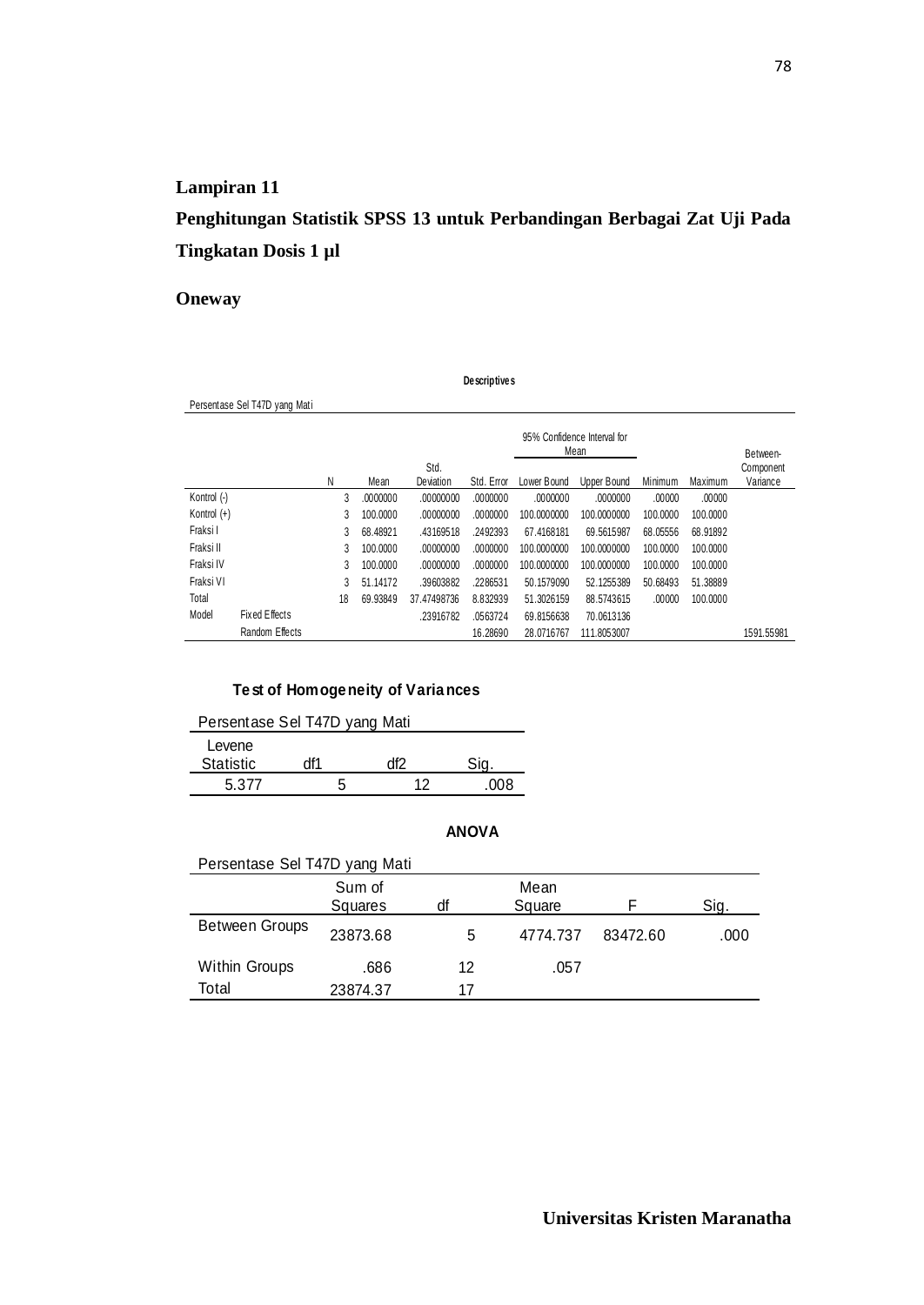#### **Homogeneous Subsets**

| Tukey B <sup>a</sup> |   |                          |          |          |          |  |  |  |
|----------------------|---|--------------------------|----------|----------|----------|--|--|--|
| Kelompok Fraksi Buah |   | Subset for alpha = $.05$ |          |          |          |  |  |  |
| Merah Pada Dosis     | N |                          |          | 3        |          |  |  |  |
| Kontrol $(-)$        | 3 | .0000000                 |          |          |          |  |  |  |
| Fraksi VI            | 3 |                          | 51.14172 |          |          |  |  |  |
| Fraksi I             | 3 |                          |          | 68.48921 |          |  |  |  |
| Kontrol $(+)$        | 3 |                          |          |          | 100.0000 |  |  |  |
| Fraksi II            | 3 |                          |          |          | 100.0000 |  |  |  |
| Fraksi IV            | 3 |                          |          |          | 100.0000 |  |  |  |

#### **Persentase Sel T47D yang Mati**

Means for groups in homogeneous subsets are displayed.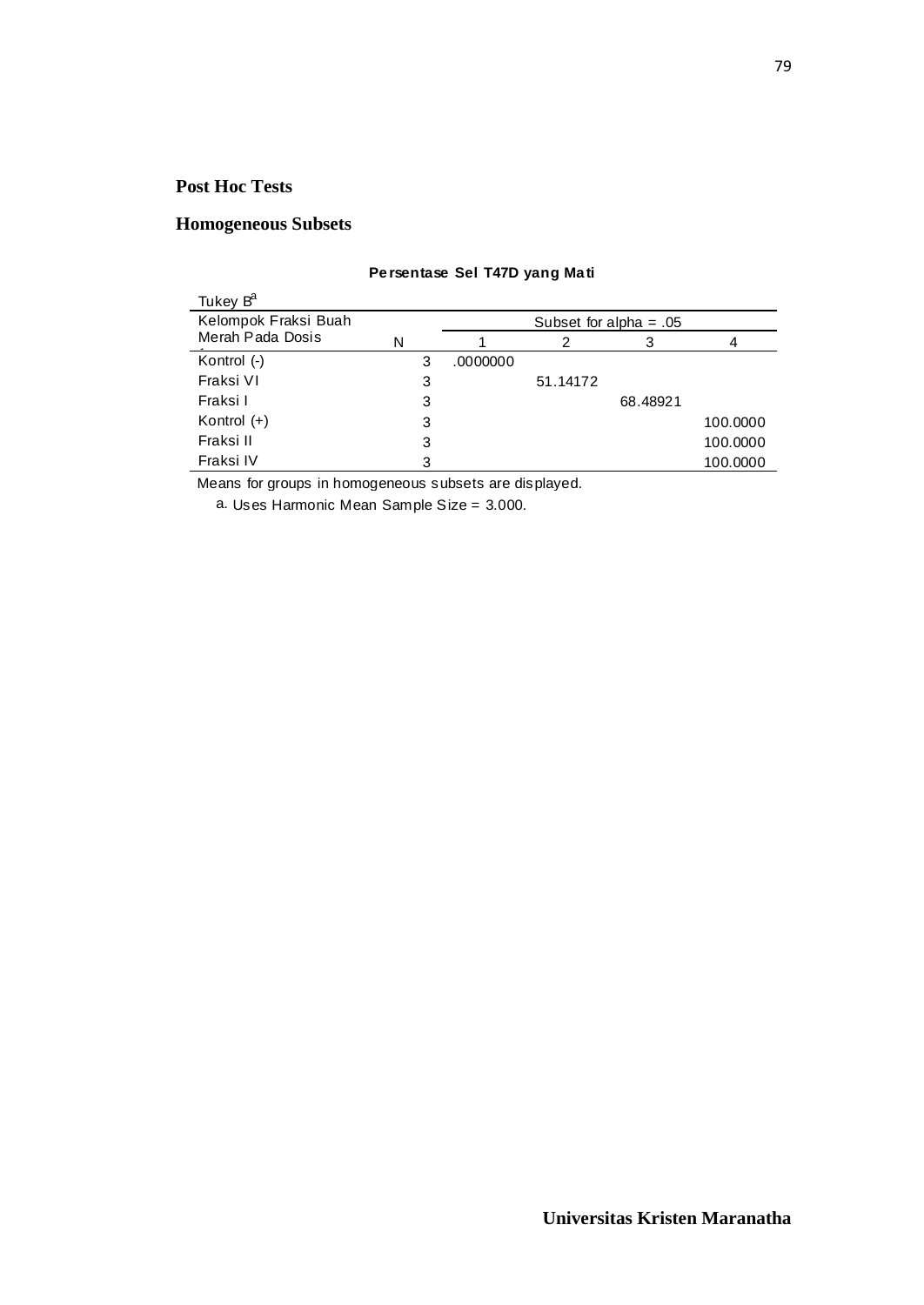## **Penghitungan Statistik SPSS 13 untuk Perbandingan Berbagai Zat Uji Pada Tingkatan Dosis 2 µl**

#### **Oneway**

|             | Persentase Sel T47D yang Mati |    |          |             |            |             |                                     |          |          |            |
|-------------|-------------------------------|----|----------|-------------|------------|-------------|-------------------------------------|----------|----------|------------|
|             |                               |    |          |             |            |             | 95% Confidence Interval for<br>Mean |          |          | Between-   |
|             |                               |    |          | Std.        |            |             |                                     |          |          | Component  |
|             |                               | Ν  | Mean     | Deviation   | Std. Error | Lower Bound | Upper Bound                         | Minimum  | Maximum  | Variance   |
| Kontrol (-) |                               | 3  | .0000000 | .00000000   | .0000000   | .0000000    | .0000000                            | .00000   | .00000   |            |
| Kontrol (+) |                               | 3  | 100.000  | .00000000   | .0000000   | 100.0000000 | 100.0000000                         | 100.0000 | 100.0000 |            |
| Fraksi I    |                               | 3  | 78.5361  | .84820454   | .4897111   | 76.4290134  | 80.6431272                          | 77.77778 | 79.45205 |            |
| Fraksi II   |                               | 3  | 100.000  | .00000000   | .0000000   | 100.0000000 | 100.0000000                         | 100.0000 | 100.0000 |            |
| Fraksi IV   |                               | 3  | 100.000  | .00000000   | .0000000   | 100.0000000 | 100.0000000                         | 100.0000 | 100.0000 |            |
| Fraksi VI   |                               | 3  | 57.5289  | .58185003   | .3359313   | 56.0835374  | 58.9743286                          | 56.94444 | 58.10811 |            |
| Total       |                               | 18 | 72.6775  | 37.06770424 | 8.736942   | 54.2441649  | 91.1108362                          | .00000   | 100.0000 |            |
| Model       | Fixed Effects                 |    |          | .41992071   | .0989763   | 72.4618498  | 72.8931513                          |          |          |            |
|             | Random Effects                |    |          |             | 16.10939   | 31.2669831  | 114.0880180                         |          |          | 1557.01681 |

**Descriptives**

#### **Test of Homogeneity of Variances**

| Persentase Sel T47D yang Mati |     |    |      |  |  |  |
|-------------------------------|-----|----|------|--|--|--|
| Levene<br><b>Statistic</b>    | df1 |    |      |  |  |  |
| 4 757                         | h   | 12 | 01.3 |  |  |  |

| Persentase Sel T47D yang Mati |          |    |          |          |      |
|-------------------------------|----------|----|----------|----------|------|
|                               | Sum of   |    | Mean     |          |      |
|                               | Squares  | df | Square   |          | Sig. |
| <b>Between Groups</b>         | 23356.13 | 5  | 4671.227 | 26490.88 | .000 |
| <b>Within Groups</b>          | 2.116    | 12 | .176     |          |      |
| Total                         | 23358.25 | 17 |          |          |      |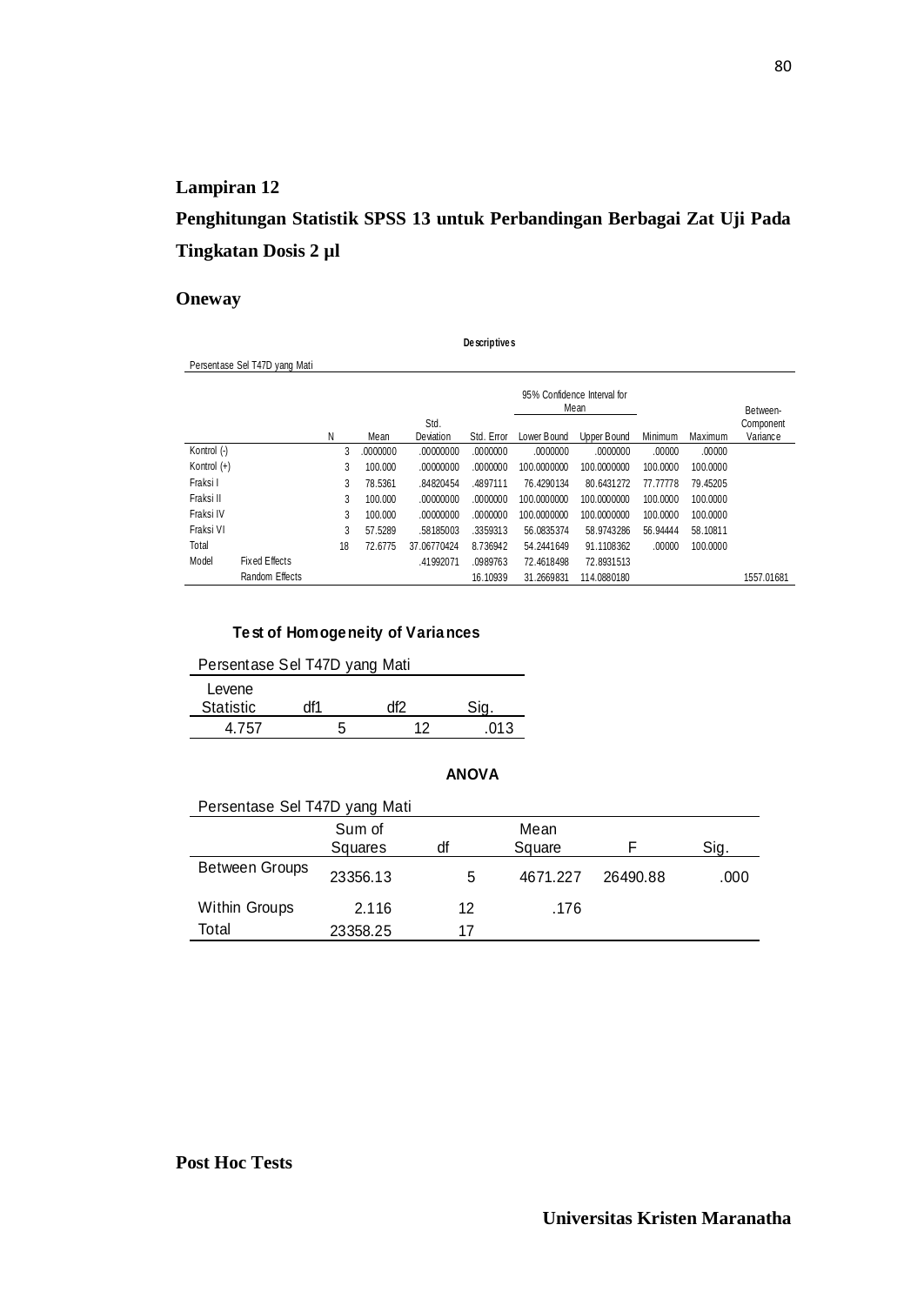## **Homogeneous Subsets**

| Tukey B <sup>a</sup> |   |          |                          |          |          |  |  |  |
|----------------------|---|----------|--------------------------|----------|----------|--|--|--|
| Kelompok Fraksi Buah |   |          | Subset for alpha = $.05$ |          |          |  |  |  |
| Merah Pada Dosis     | N |          | 2                        |          |          |  |  |  |
| Kontrol (-)          | 3 | .0000000 |                          |          |          |  |  |  |
| Fraksi VI            | 3 |          | 57.52893                 |          |          |  |  |  |
| Fraksi I             | 3 |          |                          | 78.53607 |          |  |  |  |
| Kontrol $(+)$        | 3 |          |                          |          | 100.0000 |  |  |  |
| Fraksi II            | 3 |          |                          |          | 100.0000 |  |  |  |
| Fraksi IV            | 3 |          |                          |          | 100.0000 |  |  |  |

#### **Persentase Sel T47D yang Mati**

Means for groups in homogeneous subsets are displayed.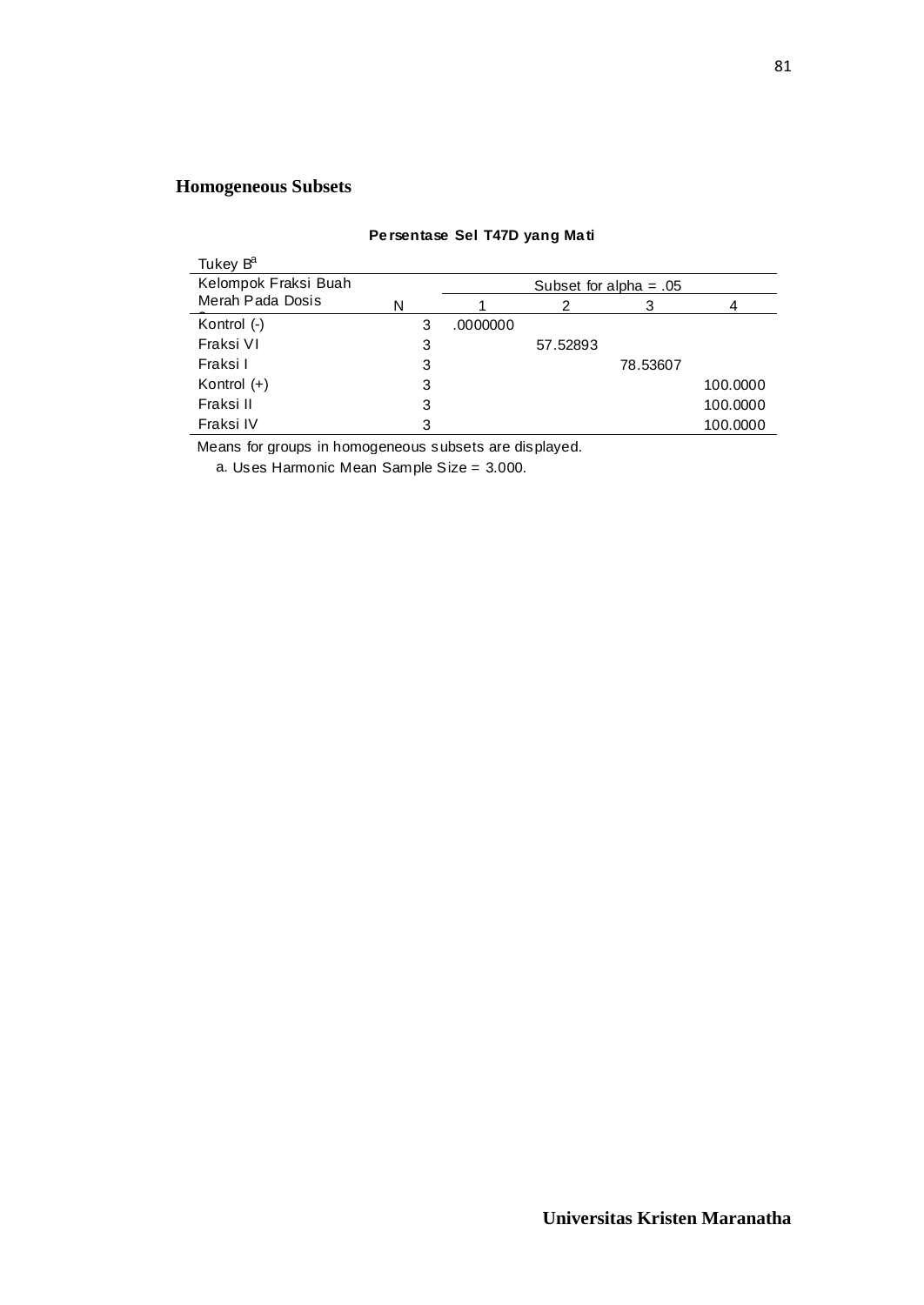## **Penghitungan Statistik SPSS 13 untuk Perbandingan Berbagai Zat Uji Pada Tingkatan Dosis 4 µl**

**Descriptives**

### **Oneway**

|               | Persentase Sel T47D yang Mati |    |          |             |            |                                     |             |          |          |            |
|---------------|-------------------------------|----|----------|-------------|------------|-------------------------------------|-------------|----------|----------|------------|
|               |                               |    |          |             |            | 95% Confidence Interval for<br>Mean |             |          |          | Between-   |
|               |                               | N  |          | Std.        |            |                                     |             |          |          | Component  |
|               |                               |    | Mean     | Deviation   | Std. Error | Lower Bound                         | Upper Bound | Minimum  | Maximum  | Variance   |
| Kontrol (-)   |                               | 3  | .0000000 | .00000000   | .0000000   | .0000000                            | .0000000    | .00000   | .00000   |            |
| Kontrol $(+)$ |                               | 3  | 100.0000 | .00000000   | .0000000   | 100.0000000                         | 100.0000000 | 100.0000 | 100.0000 |            |
| Fraksi I      |                               | 3  | 86.29966 | .18769356   | .1083649   | 85.8333992                          | 86.7659125  | 86.11111 | 86.48649 |            |
| Fraksi II     |                               | 3  | 100.0000 | .00000000   | .0000000   | 100.0000000                         | 100.0000000 | 100.0000 | 100.0000 |            |
| Fraksi IV     |                               | 3  | 100.0000 | .00000000   | .0000000   | 100.0000000                         | 100.0000000 | 100.0000 | 100.0000 |            |
| Fraksi VI     |                               | 3  | 62.10200 | .43124128   | .2489773   | 61.0307365                          | 63.1732620  | 61.64384 | 62.50000 |            |
| Total         |                               | 18 | 74.73361 | 37.08597878 | 8.741249   | 56.2911858                          | 93.1760325  | .00000   | 100.0000 |            |
| Model         | Fixed Effects                 |    |          | .19200604   | .0452563   | 74.6350043                          | 74.8322141  |          |          |            |
|               | Random Effects                |    |          |             | 16.11791   | 33.3011914                          | 116.1660270 |          |          | 1558.71068 |

#### **Test of Homogeneity of Variances**

| Persentase Sel T47D yang Mati |     |     |     |  |  |  |
|-------------------------------|-----|-----|-----|--|--|--|
| Levene                        |     |     |     |  |  |  |
| <b>Statistic</b>              | df1 | df2 |     |  |  |  |
| 4 886                         | 5   | 12  | 011 |  |  |  |

| Persentase Sel T47D yang Mati |          |    |          |          |      |  |  |
|-------------------------------|----------|----|----------|----------|------|--|--|
|                               | Sum of   |    | Mean     |          |      |  |  |
|                               | Squares  | df | Square   |          | Sig. |  |  |
| <b>Between Groups</b>         | 23380.84 | 5  | 4676.169 | 126841.2 | .000 |  |  |
| Within Groups                 | .442     | 12 | .037     |          |      |  |  |
| Total                         | 23381.29 | 17 |          |          |      |  |  |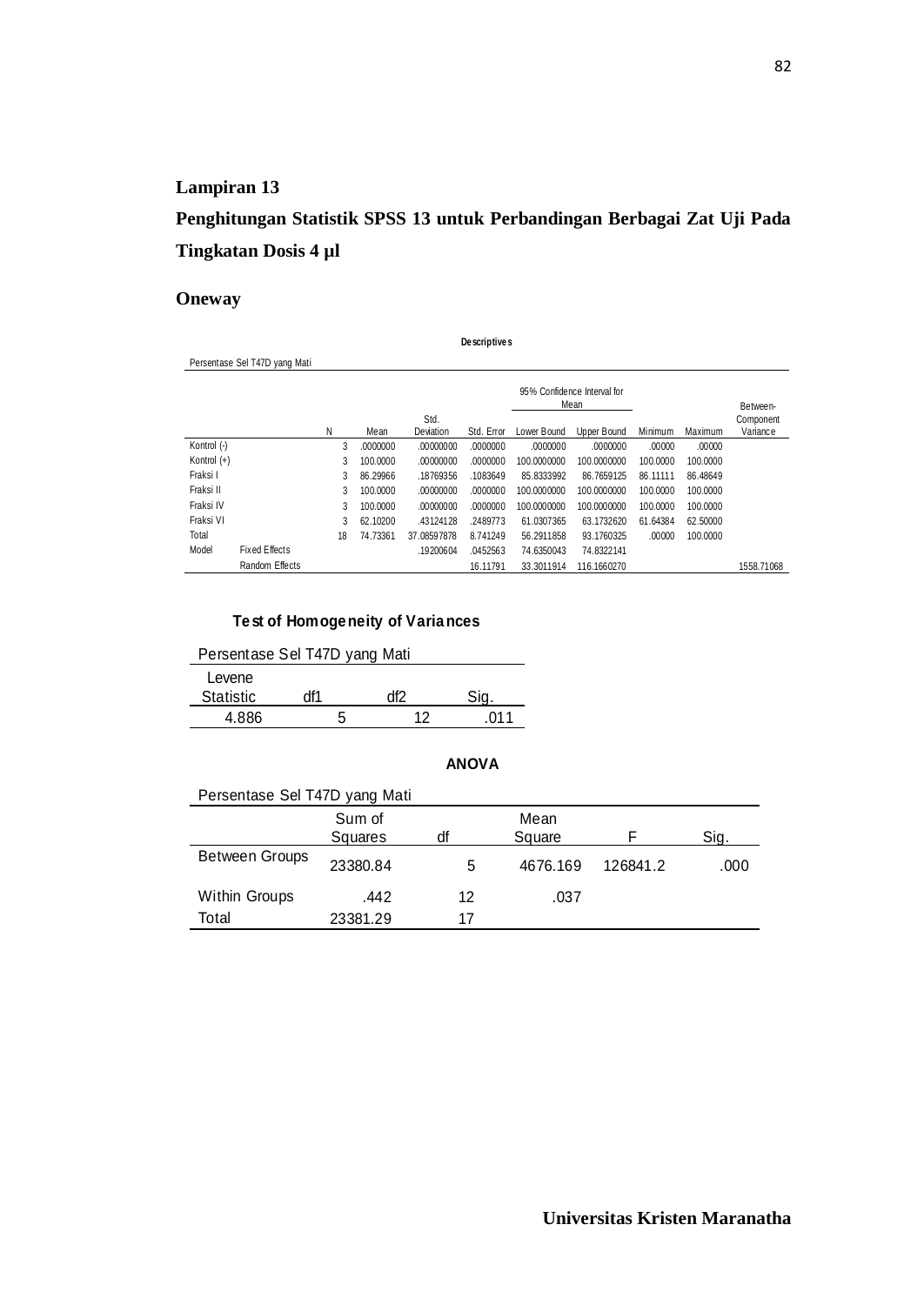#### **Homogeneous Subsets**

| Tukey B <sup>a</sup> |   |                          |          |          |          |  |
|----------------------|---|--------------------------|----------|----------|----------|--|
| Kelompok Fraksi Buah |   | Subset for alpha = $.05$ |          |          |          |  |
| Merah Pada Dosis     | N |                          |          | 3        |          |  |
| Kontrol $(-)$        | 3 | .0000000                 |          |          |          |  |
| Fraksi VI            | 3 |                          | 62.10200 |          |          |  |
| Fraksi I             | 3 |                          |          | 86.29966 |          |  |
| Kontrol $(+)$        | 3 |                          |          |          | 100.0000 |  |
| Fraksi II            | 3 |                          |          |          | 100.0000 |  |
| Fraksi IV            | 3 |                          |          |          | 100.0000 |  |

#### **Persentase Sel T47D yang Mati**

Means for groups in homogeneous subsets are displayed.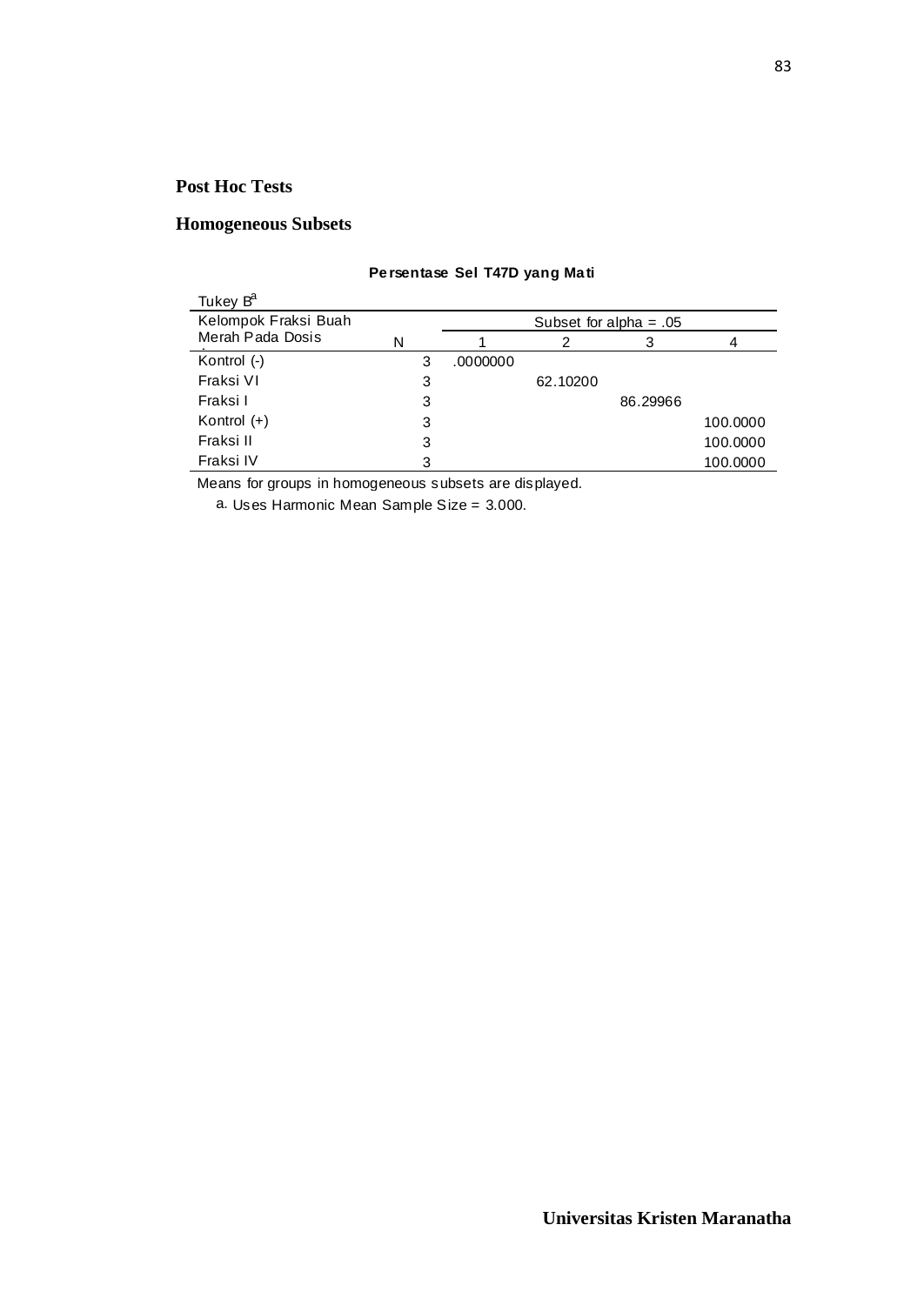## **Lampiran 14 Dokumentasi**





Pengenceran seri terhadap empat fraksi ekstrak Buah Merah

Pemberian fraksi yang telah diencerkan ke dalam sumuran yang telah ditanamkan sel T47D



Setelah pemberian fraksi, *plate* akan diinkubasi selama 24 jam